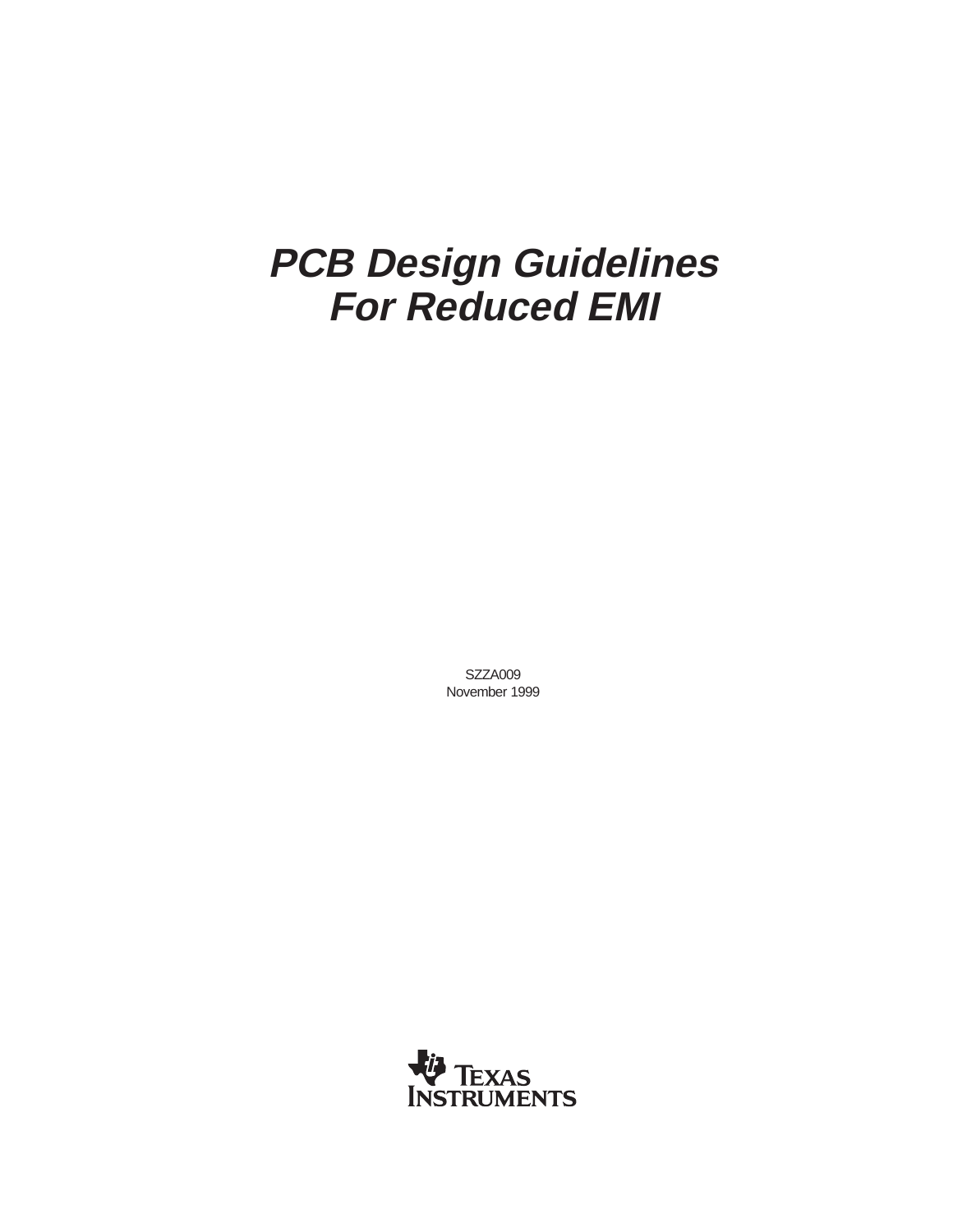#### **IMPORTANT NOTICE**

Texas Instruments and its subsidiaries (TI) reserve the right to make changes to their products or to discontinue any product or service without notice, and advise customers to obtain the latest version of relevant information to verify, before placing orders, that information being relied on is current and complete. All products are sold subject to the terms and conditions of sale supplied at the time of order acknowledgement, including those pertaining to warranty, patent infringement, and limitation of liability.

TI warrants performance of its semiconductor products to the specifications applicable at the time of sale in accordance with TI's standard warranty. Testing and other quality control techniques are utilized to the extent TI deems necessary to support this warranty. Specific testing of all parameters of each device is not necessarily performed, except those mandated by government requirements.

CERTAIN APPLICATIONS USING SEMICONDUCTOR PRODUCTS MAY INVOLVE POTENTIAL RISKS OF DEATH, PERSONAL INJURY, OR SEVERE PROPERTY OR ENVIRONMENTAL DAMAGE ("CRITICAL APPLICATIONS"). TI SEMICONDUCTOR PRODUCTS ARE NOT DESIGNED, AUTHORIZED, OR WARRANTED TO BE SUITABLE FOR USE IN LIFE-SUPPORT DEVICES OR SYSTEMS OR OTHER CRITICAL APPLICATIONS. INCLUSION OF TI PRODUCTS IN SUCH APPLICATIONS IS UNDERSTOOD TO BE FULLY AT THE CUSTOMER'S RISK.

In order to minimize risks associated with the customer's applications, adequate design and operating safeguards must be provided by the customer to minimize inherent or procedural hazards.

TI assumes no liability for applications assistance or customer product design. TI does not warrant or represent that any license, either express or implied, is granted under any patent right, copyright, mask work right, or other intellectual property right of TI covering or relating to any combination, machine, or process in which such semiconductor products or services might be or are used. TI's publication of information regarding any third party's products or services does not constitute TI's approval, warranty or endorsement thereof.

Copyright © 1999, Texas Instruments Incorporated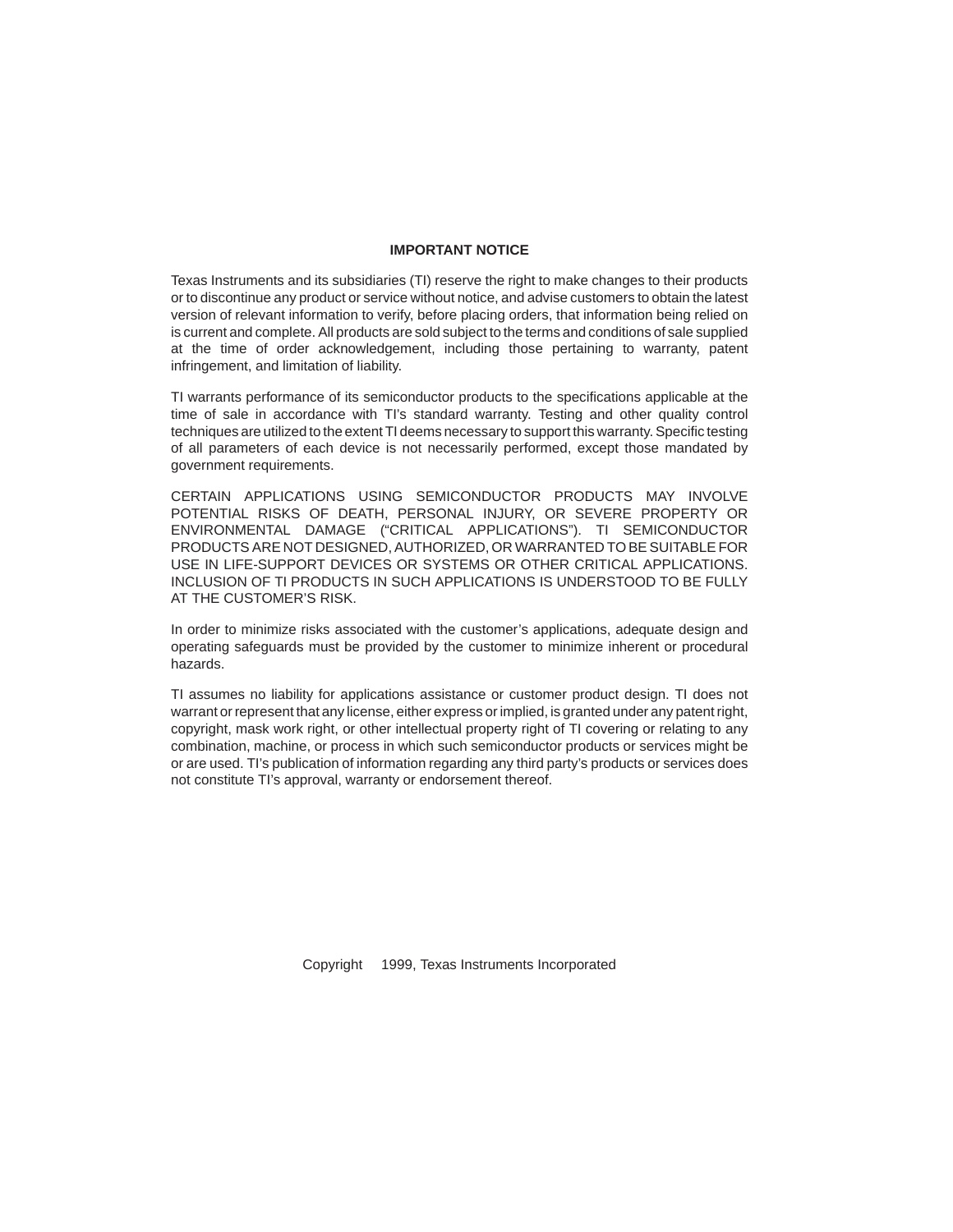# **Contents**

| Title                                                                                    | Page |
|------------------------------------------------------------------------------------------|------|
|                                                                                          |      |
|                                                                                          |      |
|                                                                                          |      |
|                                                                                          |      |
|                                                                                          |      |
|                                                                                          |      |
|                                                                                          |      |
|                                                                                          |      |
|                                                                                          |      |
|                                                                                          |      |
|                                                                                          |      |
|                                                                                          |      |
|                                                                                          |      |
|                                                                                          |      |
|                                                                                          |      |
|                                                                                          |      |
|                                                                                          |      |
|                                                                                          |      |
|                                                                                          |      |
|                                                                                          |      |
|                                                                                          |      |
|                                                                                          |      |
|                                                                                          |      |
|                                                                                          |      |
|                                                                                          |      |
|                                                                                          |      |
|                                                                                          |      |
|                                                                                          |      |
|                                                                                          |      |
|                                                                                          |      |
|                                                                                          |      |
|                                                                                          |      |
|                                                                                          |      |
|                                                                                          |      |
|                                                                                          |      |
|                                                                                          |      |
|                                                                                          |      |
| 2.6.1 Front-Panel PCB with Keypad and Display in Automotive and Consumer Applications 15 |      |
|                                                                                          |      |
|                                                                                          |      |
|                                                                                          |      |
|                                                                                          |      |
|                                                                                          |      |
|                                                                                          |      |
|                                                                                          |      |
|                                                                                          |      |
|                                                                                          |      |
|                                                                                          |      |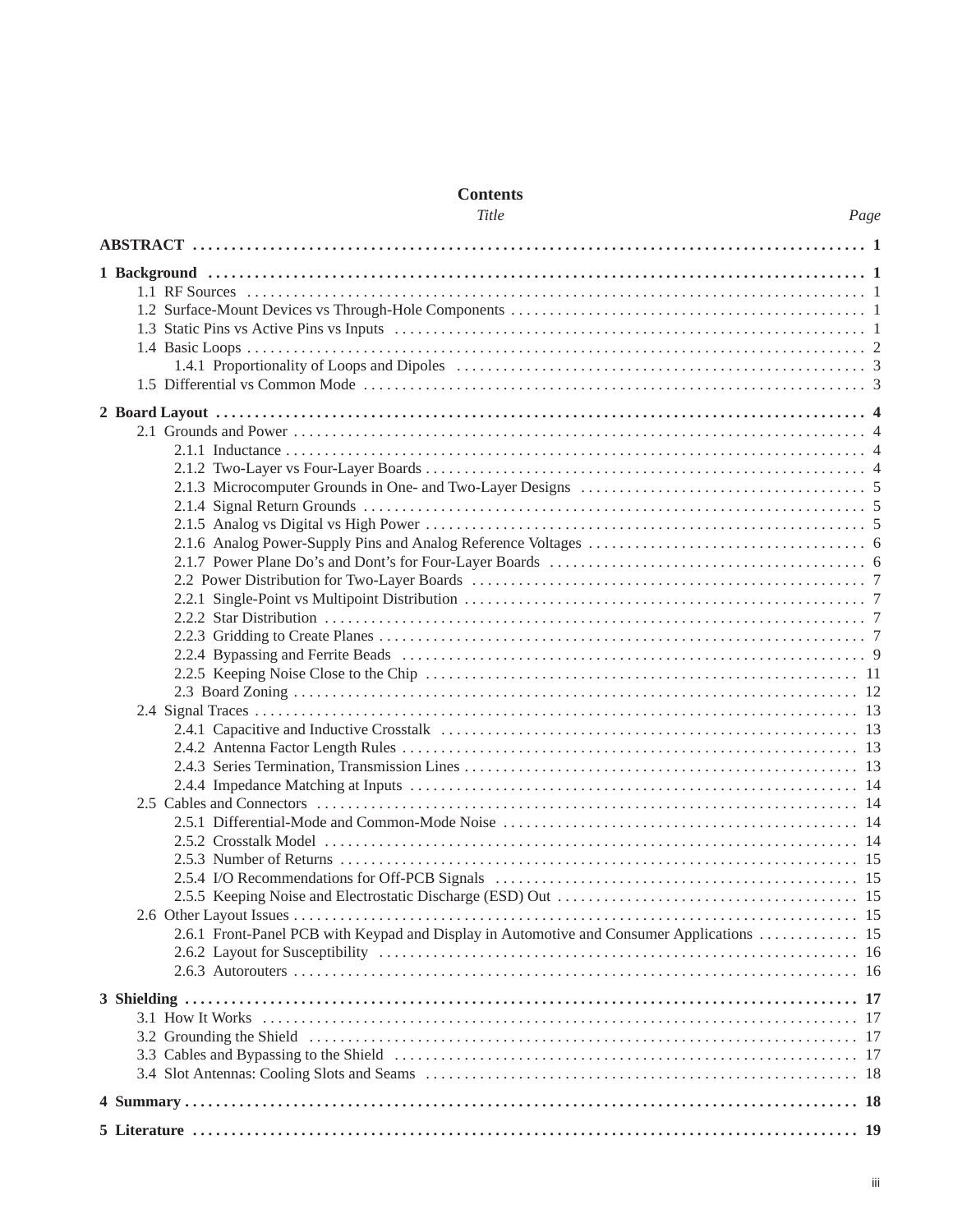# **List of Illustrations**

| Figure         | Title | Page |
|----------------|-------|------|
| 1              |       |      |
| $\overline{2}$ |       |      |
| 3              |       |      |
| 4              |       |      |
| 5              |       |      |
| 6              |       |      |
|                |       |      |
| 8              |       |      |
| 9              |       |      |
| 10             |       |      |
| 11             |       |      |
| 12             |       |      |
| 13             |       |      |

# **List of Tables** *Table Title Page* 1 Termination Characteristics . . . . . . . . . . . . . . . . . . . . . . . . . . . . . . . . . . . . . . . . . . . . . . . . . . . . . . . . . . . . . . . . . . . . 13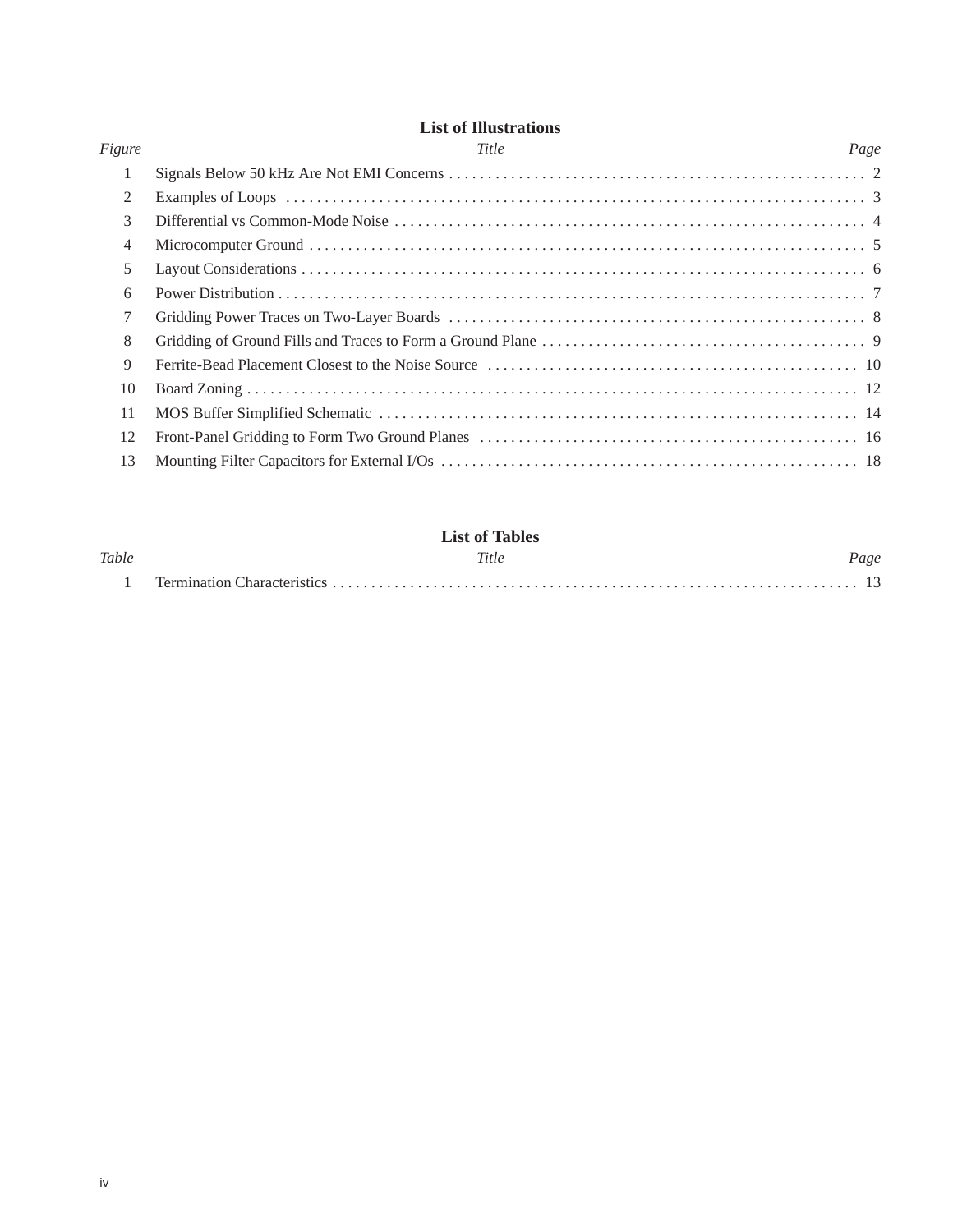#### **ABSTRACT**

General layout guidelines for printed circuit boards (PCB), which exist in relatively obscure documents, are summarized. Some guidelines apply specifically to microcontrollers; however, the guidelines are intended to be general, and apply to virtually all modern CMOS integrated circuits. This document covers most known and published layout techniques as applied in a low-noise, unshielded environment. Efforts have been made to target two-layer boards, and the maximum acceptable noise level is assumed to be 30 dB, or greater, more stringent than FCC Part 15. This level seems to be the upper limit of acceptable noise in European and U.S. automotive markets.

This document does not always explain the why's of a given technique because it is intended only as a reference document, not a teaching aid. The reader is cautioned against making the assumption that although on a prior design a given technique was not applied and the unit had acceptable performance, that the technique is not useful. Over time, as IC devices increase in speed and density, every method to isolate and reduce noise will be required.

### **1 Background**

# **1.1 RF Sources**

Design guidelines to be discussed concern radio-frequency (RF) noise from the microcomputer. This noise is generated inside the device and is coupled out in many different possible ways. The noise is present on all outputs, inputs, power supply, and ground at all times. Potentially, every pin on the microcomputer can be a problem.

The biggest problem is noise from the integrated-circuit (IC) input/output (I/O) pins. Because the area covered by traces connected to them on the PCB form a large antenna. These pins also connect to both internal and external cables. The noise from clock switching within the IC appears as ''glitches" on a static output. The glitch is caused by the common impedance of the output pin and the clock drivers, that is, the shared pins that supply each power and ground. The synchronous nature of most devices causes all current-switching events to occur at the same time, making a large noise spike containing RF energy.

The second most-important contributor is the power-supply system, which includes the voltage regulation and the bypassing capacitors at both the regulator and at the microcomputer. These circuits are the source of all the RF energy in the system, as they feed the clocked circuits inside the IC with the current required for switching.

The third noise source is the oscillator circuit, where the oscillator swings rail to rail. In addition to the fundamental frequency, harmonics are introduced on the output side because the output buffer is digital, which squares the sine wave. Also, any noise caused by internal operations, such as the clock buffers, appears on the output. If proper separation is maintained between the crystal and its tank circuits from other components and traces on the PCB, and the loop areas are kept small, there should be no problems with this noise source. But it has been shown that if ICs or passive components, such as the main  $V_{\rm Ratt}$  series inductor, are placed close to the crystal, harmonics of the crystal can couple and propagate.

The primary focus in this application report is on the first and second previously described noise sources. The way to deal with the third noise source has been addressed. Also, critical information is disclosed on board zoning (floor planning) and shielding.

### **1.2 Surface-Mount Devices vs Through-Hole Components**

Surface-mount devices (SMD) are better than leaded devices in dealing with RF energy because of the reduced inductances and closer component placements available. The latter is possible due to the reduced physical dimensions of SMDs. This is critical to two-layer board design, where maximum effectiveness from noise-control components is needed. Generally, leaded capacitors all go self-resonant (become more inductive than capacitive) at about 80 MHz. Because noise above 80 MHz needs to be controlled, serious questions should be asked if a design is to be executed only with through-hole components.

### **1.3 Static Pins vs Active Pins vs Inputs**

As mentioned previously, all lines have noise from the processor, to some degree. The total noise from a pin depends on how much noise the microcomputer provides it and its function in the system. For example, an output pin has the noise from the microcomputer's power rails and the noise capacitively coupled from adjacent pins and the substrate. If the pin's function is the system clock, that too is noise. Even if the pin were static at a one or zero level, one would still have to contend with noise from inside the chip.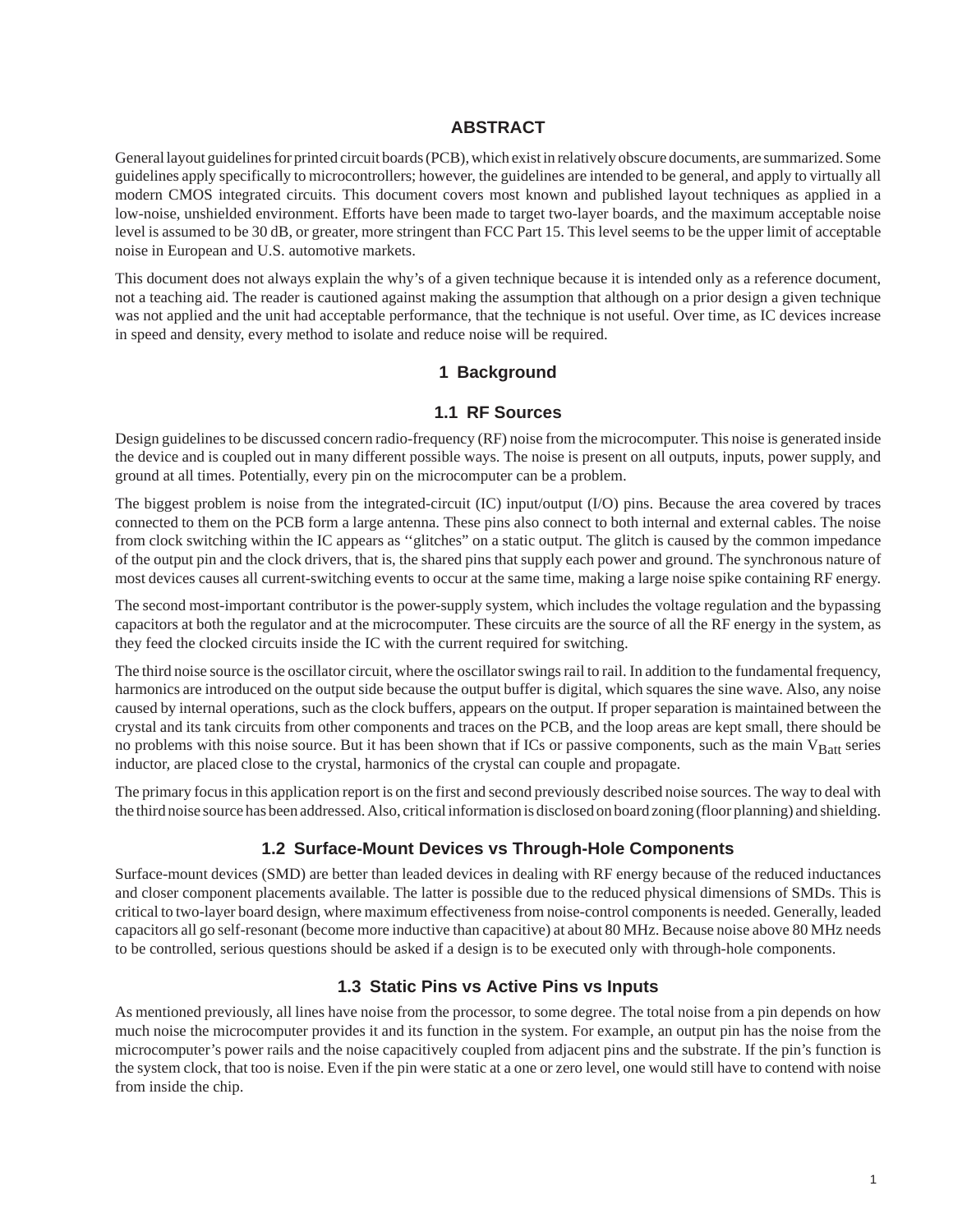In the case of an I/O pin in the input mode, the capacitance of the unused output transistors transfers noise from both power rails to the pin. The amount of noise is based on the impedance of whatever is connected to the pin. The higher the impedance, the more noise comes out of the microcomputer. That is why unused inputs should be tied to the lowest-impedance rail: ground, by direct short, if possible.

With respect to switching output signals, basically, only worry about signals that make an edge transition at a rate greater than 50 kHz (see Figure 1). If a pin changes its state at a rate of less than once per 100 instructions, this is acceptable because the contribution from switching is negligible. If the pin toggles, and toggles back on the next instruction, and remains static for 100 instructions, it, too, is acceptable because it contains the same amount of energy as in the previous example.



**Figure 1. Signals Below 50 kHz Are Not EMI Concerns**

### **1.4 Basic Loops**

Every edge transition that is sent from the microcomputer to another chip is a current pulse. The current pulse goes to the receiving device, exits through that device's ground pin, then returns via the ground traces, to the ground pin of the microcomputer (see Figure 2). The pulse does not exit the ground lead of the receiving device and return to the battery, but travels in a loop to where it originates. Loops exist everywhere. Any noise voltage and its associated current travels the path(s) of lowest impedance back to the place where it was generated. This is a very powerful concept, because it allows you to mitigate noise propagation by controlling the shape and impedance of the return path.

A loop can be a signal and its return path, the bypassing loop between power and ground and the active devices inside the microcomputer, the oscillator crystal and its driver in the microcomputer, as well as the loop from the power supply or voltage regulator to the bypassing capacitors. Other more difficult loops are actually ambient field loops. For example, the crystal itself radiates energy that can be coupled into a wire running nearby. Then, the wire contains noise that tries to get back to the crystal loop. That may involve a very long and convoluted path, which serves as another antenna for noise from the crystal.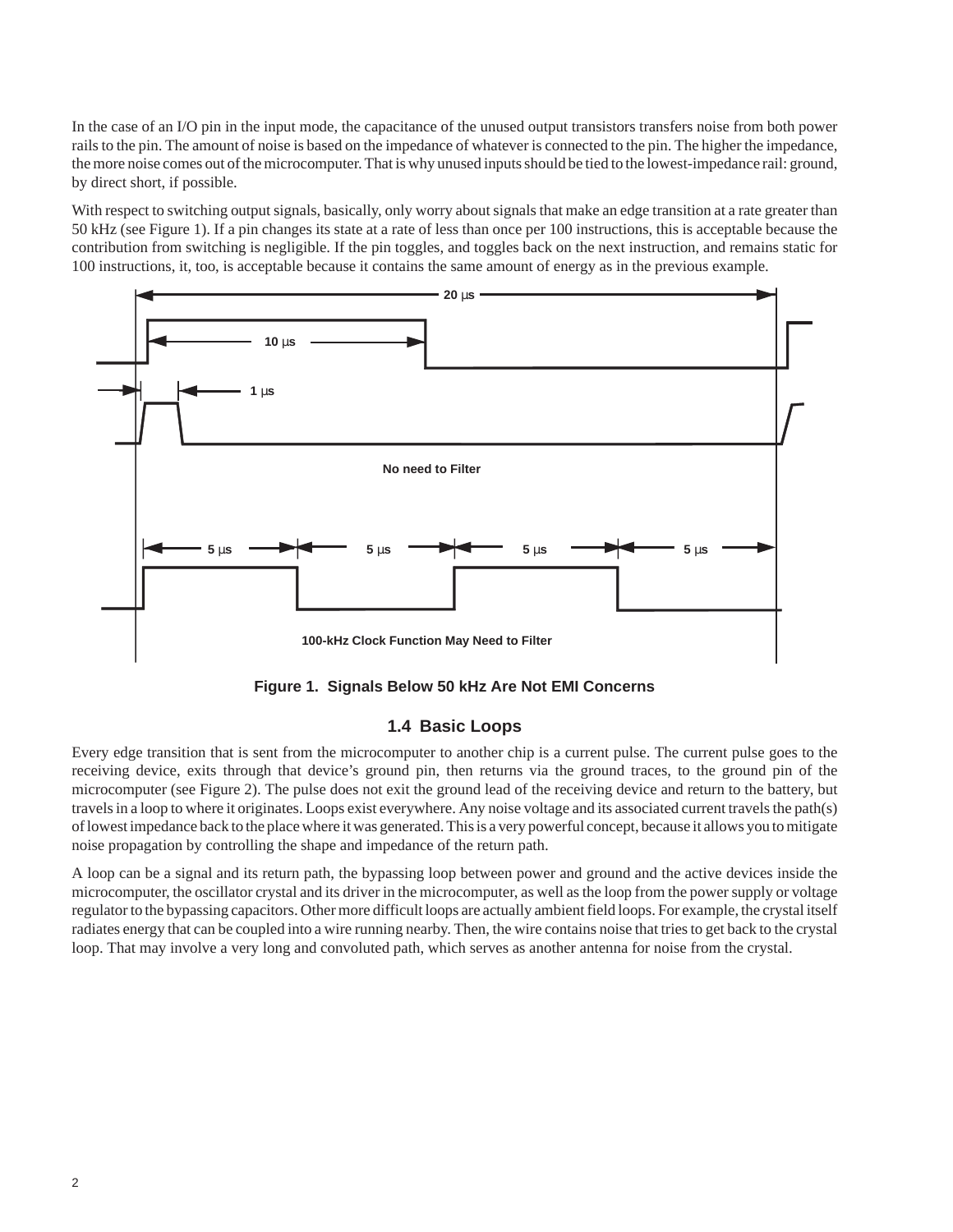

**Figure 2. Examples of Loops**

# **1.4.1 Proportionality of Loops and Dipoles**

Loops and dipoles are antennas. Their radiating efficiency increases up to  $1/4$  wavelength  $(\lambda)$  of the frequency of interest. Geometrically, that means, in the case of a loop, that the larger the laid-out area of the loop, the stronger the radiation until one or both legs of the loop reach 1/4 wavelength. In the dipole, the longer the antenna, the more radiation, until the length of the antenna reaches 1/4 wavelength. At 1 MHz,  $1/4$   $\lambda = 75$  m. At 300 MHz,  $1/4$   $\lambda = 25$  cm, or about 10 inches.

# **1.5 Differential vs Common Mode**

Differential-mode noise is the noise of a signal as it travels down its trace to the receiving device, then back along the return path (see Figure 3). There is a differential voltage between the two wires. This is the type of noise that every signal must make in order to do its job. Make sure there is no more noise than needed to get the job done, in terms of both frequency content (rise and fall times) and the magnitude of the current. In common mode, a voltage travels down both the signal and return lines at the same time. There is no differential between the signal and its return. The voltage is caused by an impedance that is common to both the signal and the return. *Common impedance noise is the most common source of noise in most microcomputer-based systems that are not using external memories.*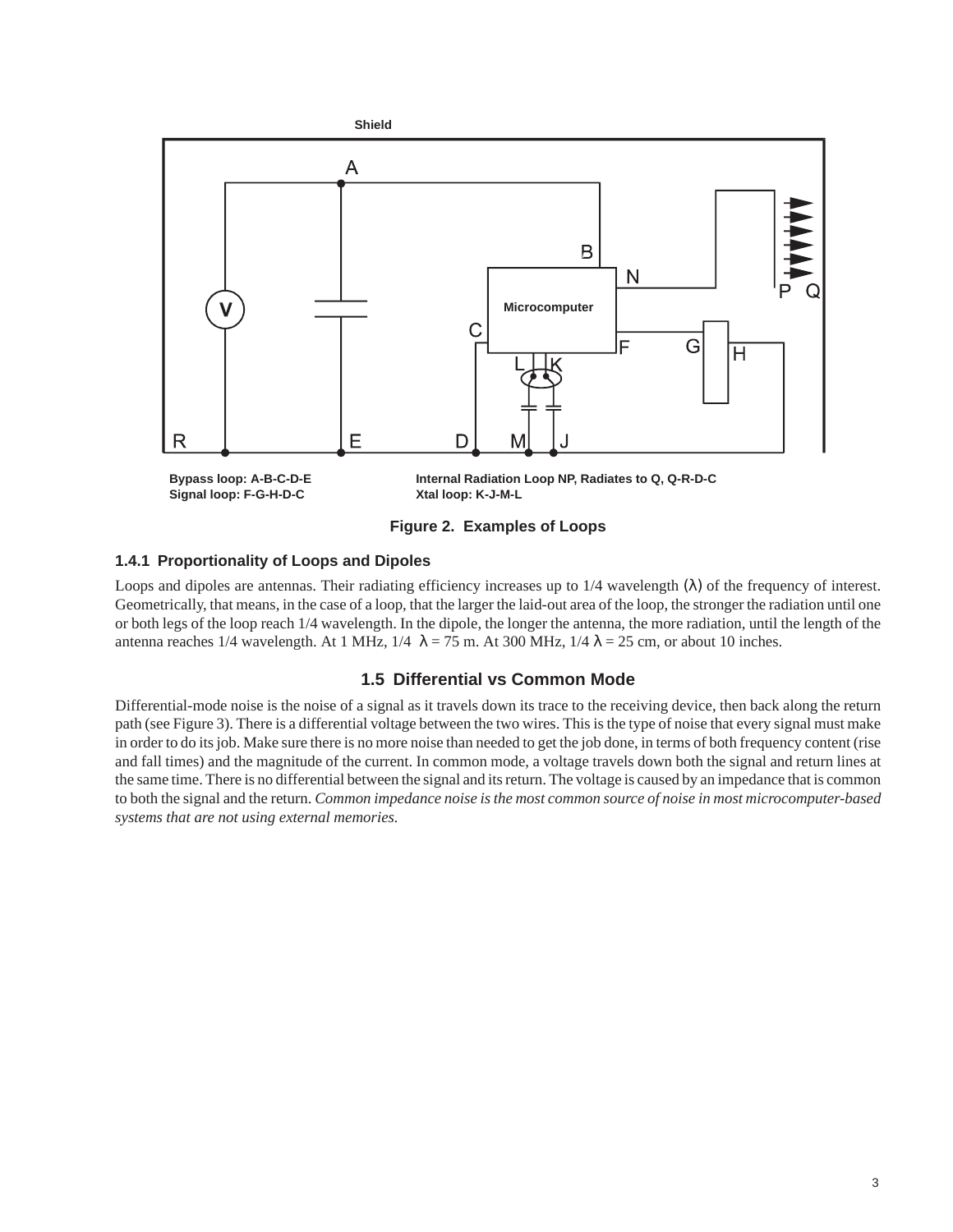

Differential-mode noise is the ''noise" voltage when a signal travels to its lead and returns. An output switching is an example of differential-mode noise.



Common-mode noise is the noise voltage that travels down both the signal and return caused by a voltage drop across a shared impedance. Ground bounce on outputs is an example of common-mode noise.

#### **Figure 3. Differential-Mode vs Common-Mode Noise**

# **2 Board Layout**

### **2.1 Grounds and Power**

The only non-dc current that should flow in the power routing of the PCB is the current required to replenish the bypassing capacitor. High-frequency current used inside the microcomputer that is switched on the input clock edges should come from the bypassing capacitors, not from the power supply.

#### **2.1.1 Inductance**

Inductance increases with increasing length, and decreases (at a slower rate) with increasing width of the conductor. In power routing, the inductance makes voltage drops that radiate and propagate.

Because it is not desirable for any trace to radiate RF energy, any trace carrying RF energy should be as low an inductance as possible:

- On a two-layer board, for both power and ground, the length-to-width ratio should not exceed 3:1 for any traces between the IC and the voltage source.
- Power and ground should be run directly over each other, which reduces impedance and minimizes loop area.

#### **2.1.2 Two-Layer vs Four-Layer Boards**

A two-layer board can achieve 95% of the effectiveness of a four-layer board by emulating what makes a four-layer board better:

- Make an extra effort to route ground underneath power.
- Grid power and ground, but be careful not to create unneeded common impedance connections or to violate an intended isolation, such as between high-power and digital grounds. See section 2.2.3, *Gridding to Create Planes.*
- Route returns for direct connections to the processor I/Os directly under the signal trace. Gridding is a space-effective way of doing this. See section 2.2.3, *Gridding to Create Planes.*
- Under the microcomputer, build a solid plane for ground that bypassing components and the oscillator loop can be tied to. Tie this ground to the ground pin and the power-supply bypass capacitor. This is called a microcomputer ground, which is discussed in section 2.1.3.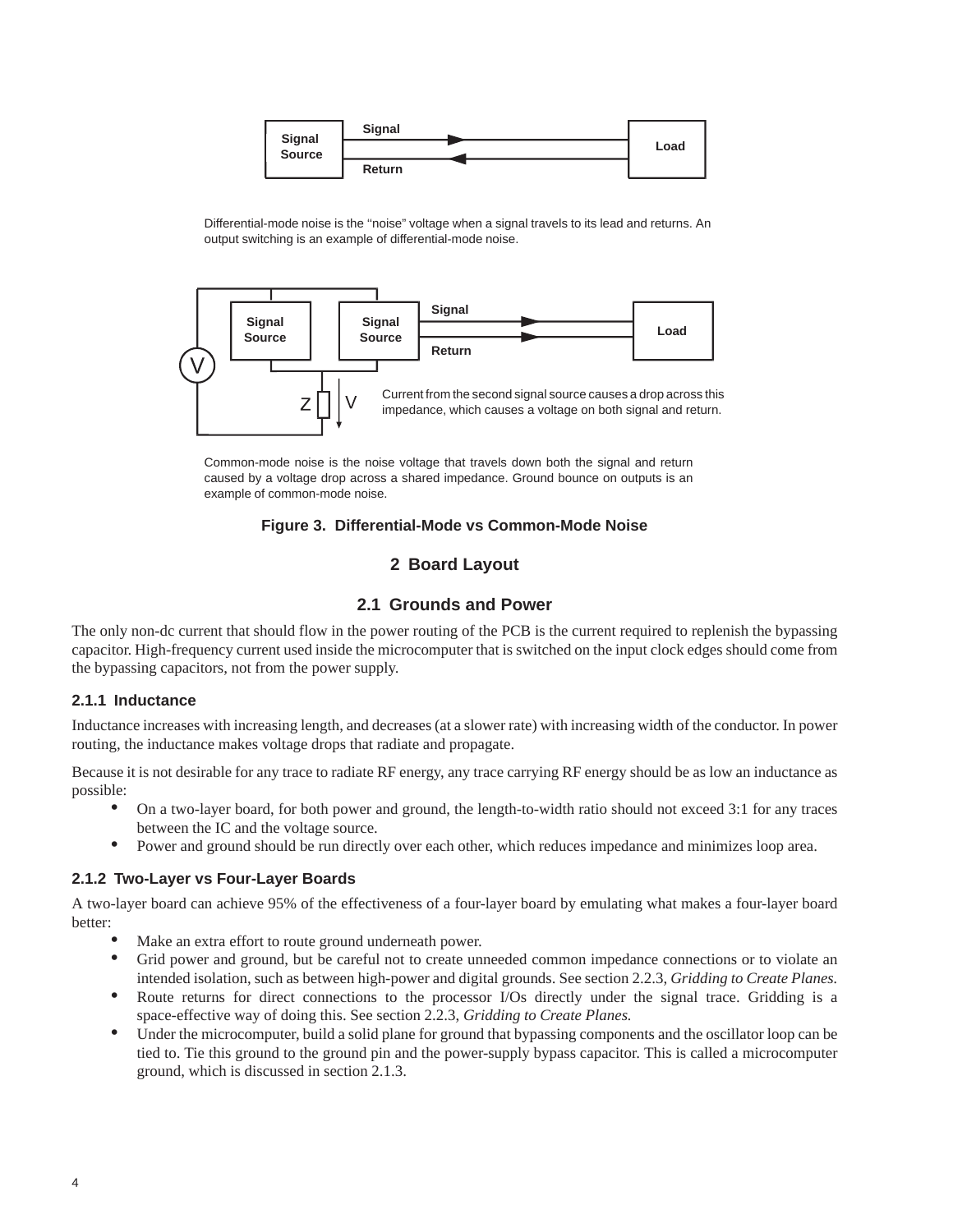#### **2.1.3 Microcomputer Grounds in One- and Two-Layer Designs**

A microcomputer ground is a ground area on the bottom layer underneath the microcomputer that becomes a ground island for the noise made by the microcomputer. This area should extend about 1/4 inch outside the outline of the device and tie to the microprocessor ground. Ground connections for the power-supply bypassing capacitors and any bypassing capacitors on the pins also should tie to this ground. Additionally, the ground area should extend out and around the through holes for the oscillator leads, and the bypass capacitors tied in to provide the smallest possible loop area when viewed from the top. See Figure 4 for an example.



**Figure 4. Microcomputer Ground**

The topside traces are shown in dotted line form on the bottom side diagram for alignment purposes. Notice how the oscillator capacitors lay back over the traces between the device and the crystal. This eliminates loop area. The same is true for the placement of the ferrite bead and V<sub>cc</sub> bypass capacitor, being centrally located with the main power lead running almost directly under the lead finger for the ground.

### **2.1.4 Signal Return Grounds**

As mentioned previously in section 1.4, a loop is made by a signal, and the ground return path from the receiver device back to the signal source. Signal return paths present the most difficult design problem in PCB layout.

It would be difficult to route a ground return underneath each trace connected to a signal pin on the microcomputer. But, this is exactly what the ground plane of a four-layer board does. No matter where the traces run, there is always a ground return path running underneath it.

The closest approximation to having a ground plane in a two-layer board comes from gridding the ground, as described in section 2.2.3. As stated previously, radiation from the signal traces is the primary concern. Reducing the loop area by routing the return for the signal underneath the signal trace is most effective way of dealing with this problem. Therefore, creating a ground grid is the most important thing to do (after floor planning) in laying out the PCB.

### **2.1.5 Analog vs Digital vs High Power**

Digital ground and power carry the RF energy that needs to be contained, so it is best to isolate it from any other power and ground, either analog, high power, or other unrelated trace. If noise from the microcomputer or any other circuit gets on an isolated ground, it can be returned by careful placement of a small RF capacitor in the  $470 - 1000$  pF range. Choosing the location of the capacitor is by trial and error, and is best done in the screen room.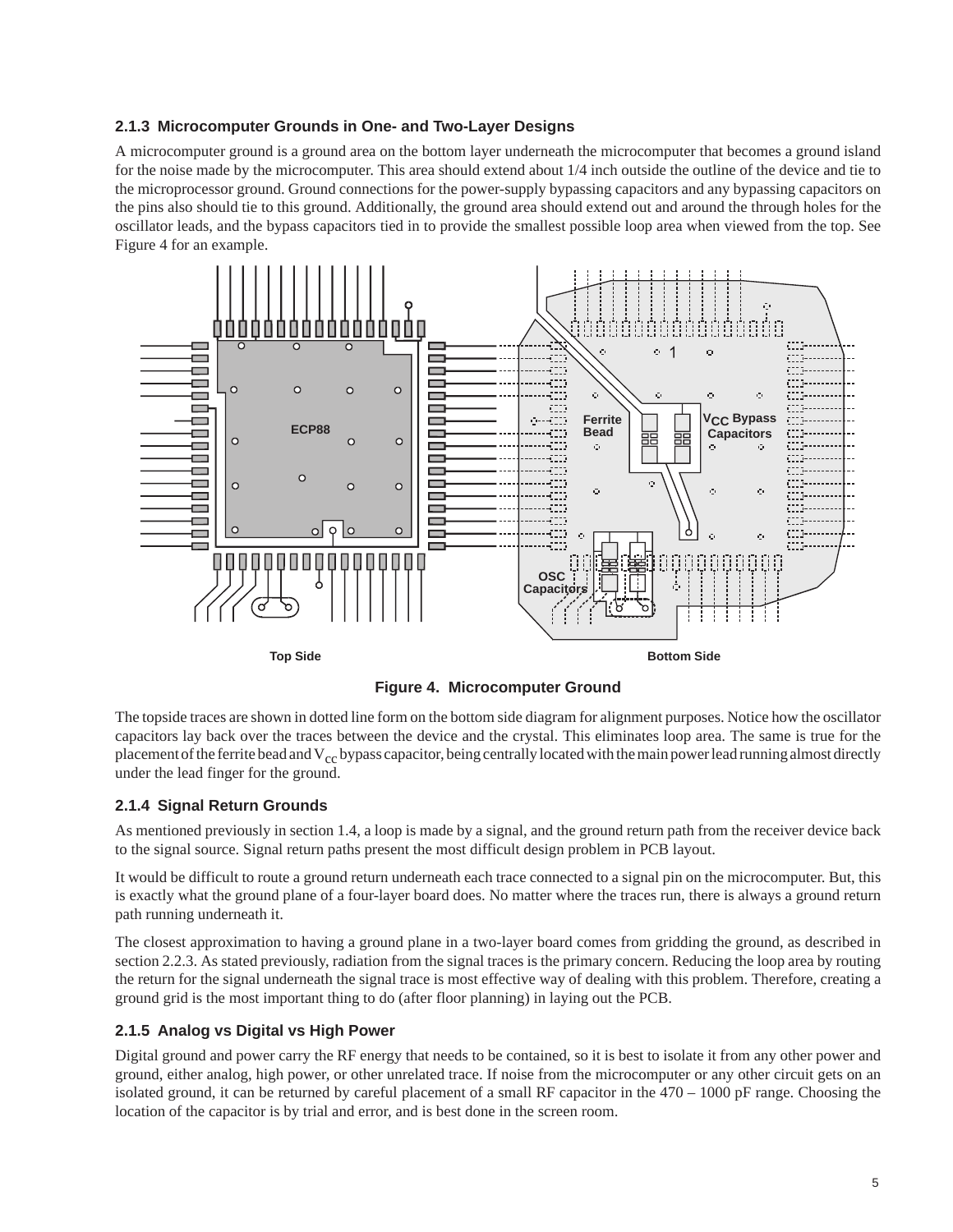#### **2.1.6 Analog Power-Supply Pins and Analog Reference Voltages**

The reference voltage of an analog-to-digital (A/D) converter integrated into a microcomputer does supply a very small amount of clocked current; however, it is not enough to be concerned about from a noise-emissions standpoint. Most applications have the analog  $V_{ss}/V_{cc}$  tied to the digital  $V_{ss1}/V_{cc1}$  pins, which does not change significantly the noise characteristics of the A/D nor the radiated emissions, provided the power distribution is built to guidelines in sections 2.1.1 through 2.1.4.

#### **2.1.7 Power Plane Do's and Don'ts for Four-Layer Boards**

The reasons for reduced noise from four-layer boards were mentioned in section 2.1.2. The following guidelines should maintain the advantages gained in the four-layer board.

- Pay utmost attention to how the holes and cutouts in the planes are done. They break up the plane and, therefore, cause increases in loop areas (see A and B in Figure 5).
- Avoid buried traces in the ground plane. If you have to use them, put them in the  $+V$  plane.
- When making through holes for 100-mil-center-spacing leads in the plane, place a small trace between each pin. Breaking up the plane with a row of holes is much better than having a long slot (see C and D in Figure 5).
- When splitting up the ground plane to make, for example, a digital and power ground, make sure that the signals connected to the microcomputer are still located entirely over the digital ground. Extending signal traces beyond the power ground hurts because the power ground does not work to reduce the loop area for digital noise signals.



**Ground Plane**



- **A** POOR Buried trace cuts ground plane into two parts **C** POOR Slot formed by 100-mil spacing cuts up
- **B** BETTER Buried trace around the perimeter Best solution is no trace at all in the ground plane
- ground plane and focuses slot antenna radiation into that connection
- **D** BETTER Ground plane extends between 100-mil centers

**Figure 5. Layout Considerations**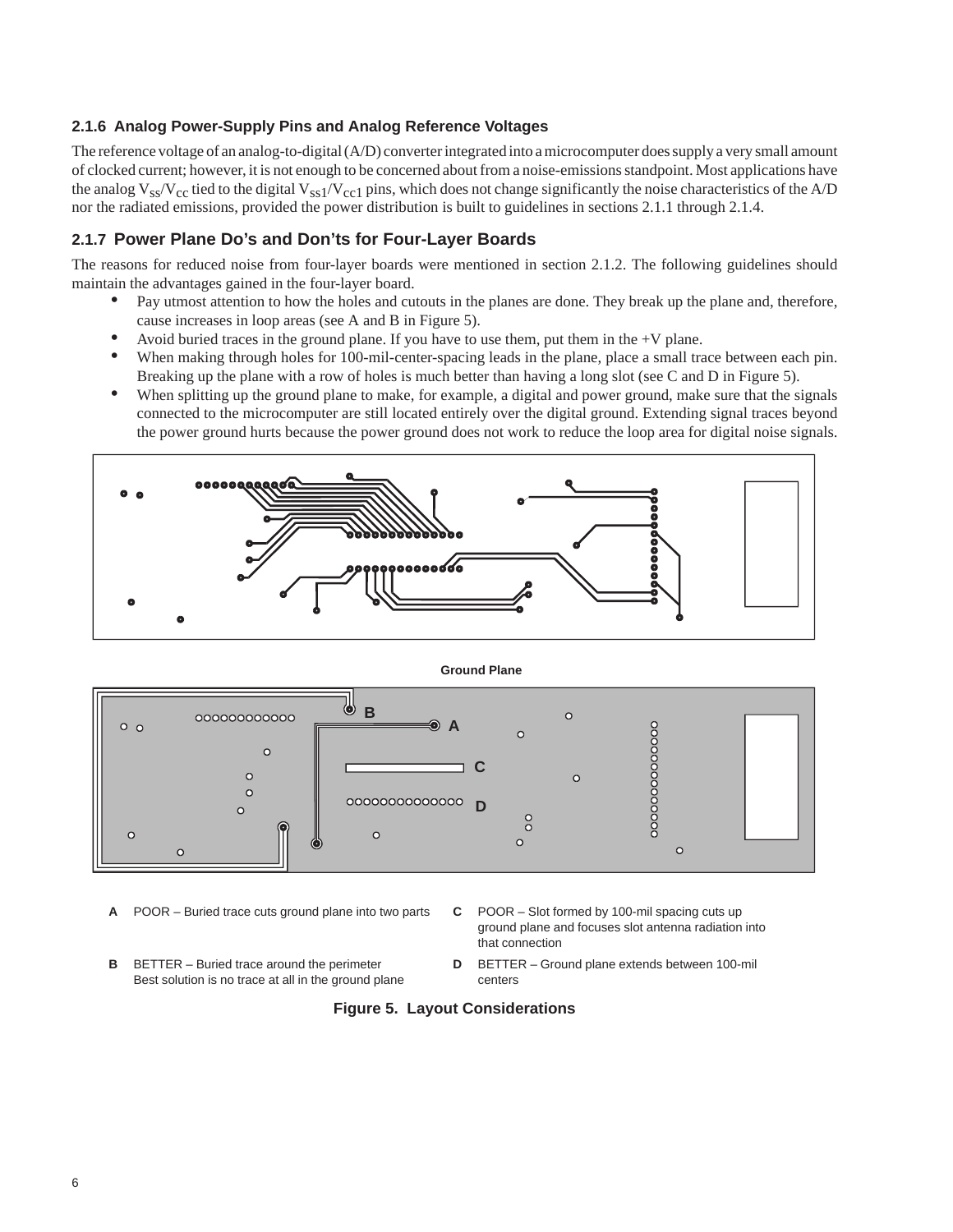# **2.2 Power Distribution for Two-Layer Boards**

### **2.2.1 Single-Point vs Multipoint Distribution**

In a true single-point power-distribution system, each active component has its own separate power and ground, and these traces would remain separate until they meet at a single reference point. In multipoint systems, the connections are made in a daisy-chain fashion, so there are multiple 0-V reference points. It is clear that multipoint systems have the potential for common impedance coupling. While implementing a single-point system may be impossible, a combination of single point for devices generating RF and multipoint for everything else serves to reduce noise. The best scheme possible has a single point that ties together the regulator ground, microcomputer ground, battery negative, and chassis or shield (see Figure 6).

#### **2.2.2 Star Distribution**

Star distribution is much like single point. It looks like all points reference the same fixed point, which is located centrally, by about the same length of traces. Additionally, that same reference point may be attached, via a large single trace, to its source, which is not centrally located. Therefore, the major differences to single point are:

- The single reference point on a star can be a longer trace, instead of a point
- The point where the separate traces begin is near the center of the board, and each trace goes in its own direction, with the resulting trace length equal to that of all the others.
- The star is best applied to something like a system clock in a high-speed computer board. The signal originates on the edge connector and proceeds to the center of the board, where it then splits and goes to each place it is needed. Since it effectively originates at the center of the board, the delay in the signal from one area of the board to another is minimal. The name star sometimes is used to refer to single point, making the above clarification necessary.



**Figure 6. Power Distribution**

#### **2.2.3 Gridding to Create Planes**

Gridding is the most critical design technique for two-layer boards. Much like a power utility grid, gridding is a network of orthogonal connections between traces carrying ground. It effectively creates a ground plane, which provides the same noise reduction as on four-layer boards. It serves two purposes:

- Emulates the ground plane of a four-layer board by providing a ground return path under each of the signal traces
- Lowers the impedance between the microcomputer and the voltage regulation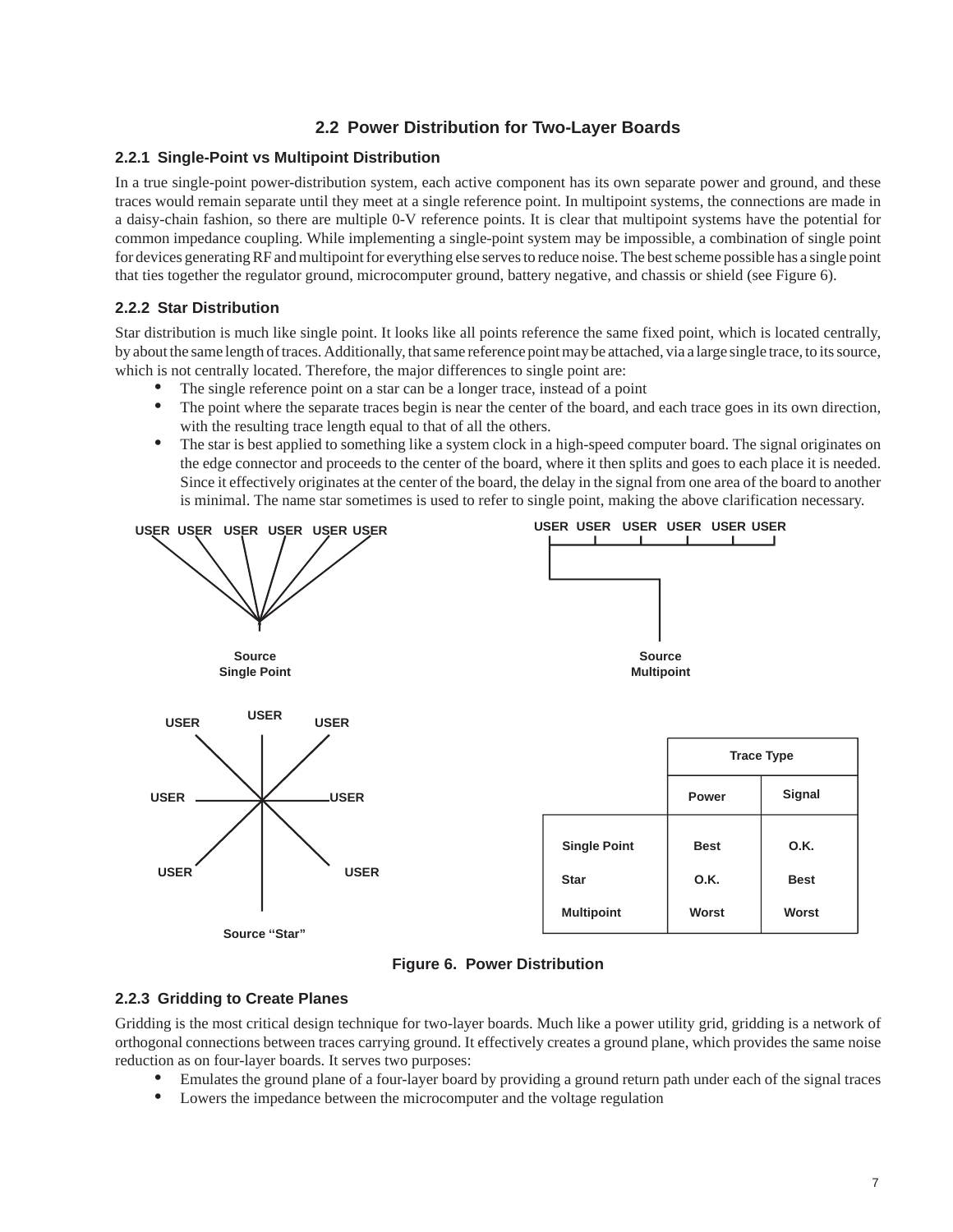Gridding is done by expanding any ground traces and using ground-fill patterns to create a network of connections to ground across the PCB. For example, a PCB has most of the topside traces running vertically and most of the bottom traces running horizontally (see Figure 7). This already is working against having the return run directly under signal. First, every ground trace is expanded to fill up as much of the empty PCB space as possible. Then, all the remaining empty space is filled with ground. Place through holes where top-side traces cross bottom-side traces. Then do the same to the ground-fill patterns. Ground-fill patterns make a better contribution to the grid if they are tied to ground at both ends. A ground-fill-pattern geometry connected at only one point is just a ground shield, but if connected at two or more points, it becomes a conductor, and, therefore, becomes a contributor in the grid.

- Grid as much as possible on a two-layer board. Look for places where small changes in the layout would allow another connection to be made in the grid.
- Use as many through holes as can physically fit.
- Lines do not have to be orthogonal, or of the same width.



**Figure 7. Gridding Power Traces on Two-Layer Boards**

An example of gridding ground only to achieve the effect of a ground plane is shown in Figure 8. Note how the changes made in order to implement this were minor, indicating how a small effort can have a large payback.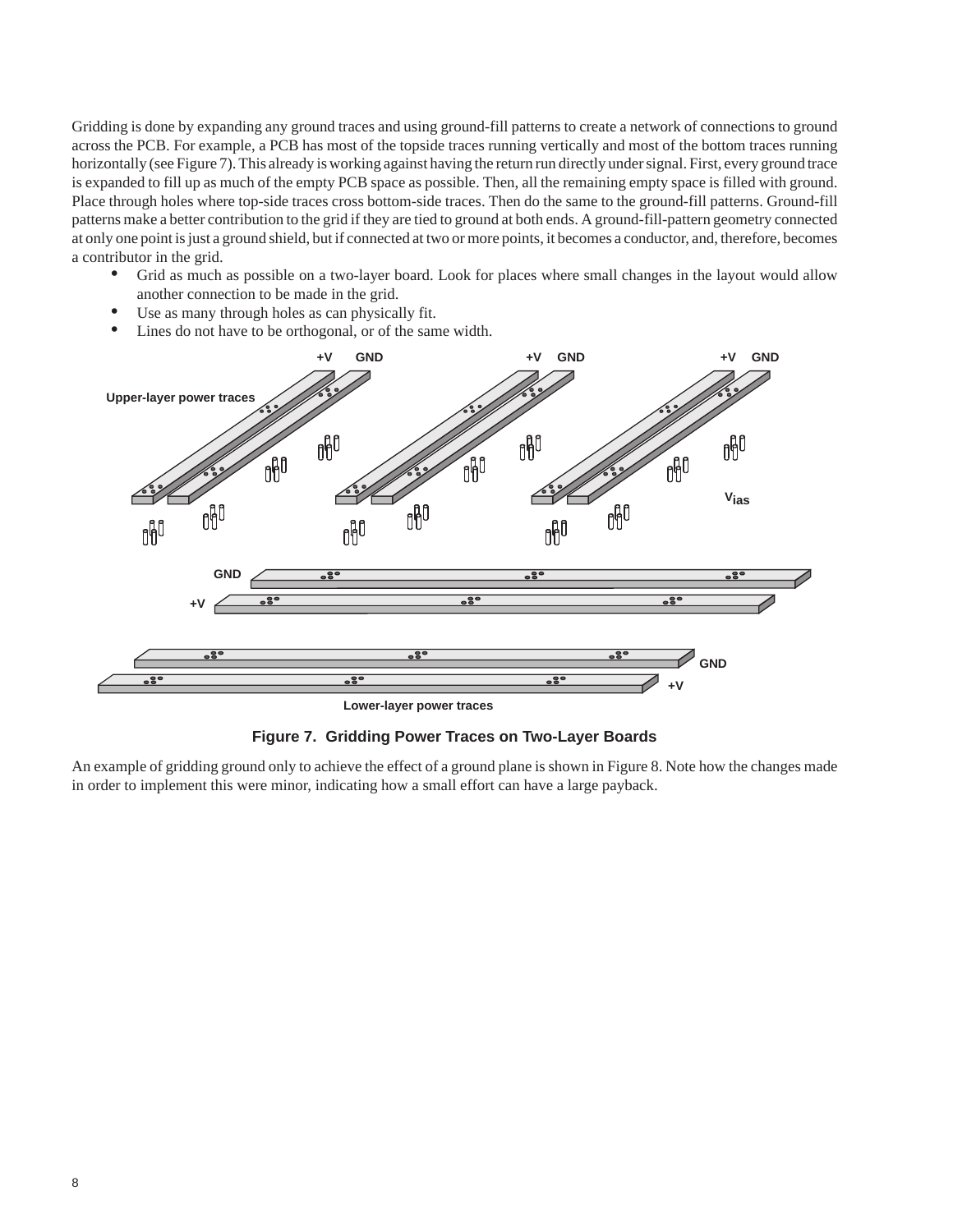

**Figure 8. Gridding of Ground Fills and Traces to Form a Ground Plane**

In the example in Figure 8, A and B represent the top and bottom sides, respectively, of a simple two-layer board. The +V traces and all interconnects have been deleted, leaving only the ground fill and ground traces, along with the vias between the front and back. Figure 8C is a simple stick diagram of the ground routing for the board. Each stick, or leg, represents the path of the ground conductor, as if the conductor has been shrunk down to a minimum-width trace. The top-side traces are represented by the dashed line, and the bottom-side traces by the solid line. It is easy to see in this diagram that most traces are dead ends. Most traces are connected at only one end. In Figure 8D, most of the single-ended traces have been removed. The result is a sparsely connected pattern that represents how ground is routed over the entire board. Excluding points W, X, Y, and Z in Figure 8D, there is only one path between any two points anywhere on the routing.

In Figures 8E, 8F, 8G, and 8H, the design has been modified very slightly, to achieve a gridded ground. In Figures 8E and 8F, the addition of some traces, shown in solid black, and slightly moving some geometries, as indicated by the arrows, has created an extensive network of interconnections that creates the desired grid. This is shown by the stick diagram of ground in Figure 8G. Closing the gaps around the mounting holes also contributes to the network. No longer are whole traces connected at only one end. Now, they connect at both ends, and form a more complete conductor. Figure 8H shows the density of the grid, which contrasts to the openness of Figure 8D. Also, notice how, in Figure 8H, no traces are dropped because they connect only at one end. Only one trace has this problem, and it is part of a geometry already connected in three other locations. This interconnected network is the goal of gridding ground. The result is nearly as effective as an actual ground plane.

### **2.2.4 Bypassing and Ferrite Beads**

Bypassing between the +V and ground at the microcomputer is critical because the intent is for the capacitance to supply the current used in the device for switching. If the current is not available in the bypassing loop, because of too much inductance, the laws of physics say that the current should come to the lowest impedance, which then is from the leads connecting to the power supply. The distributed capacitance of the power routing becomes the source for the higher frequencies. Thus, the ferrite bead blocks the sourcing of RF current from the power line connection, forcing the microcomputer to live off the current available inside the ferrite bead.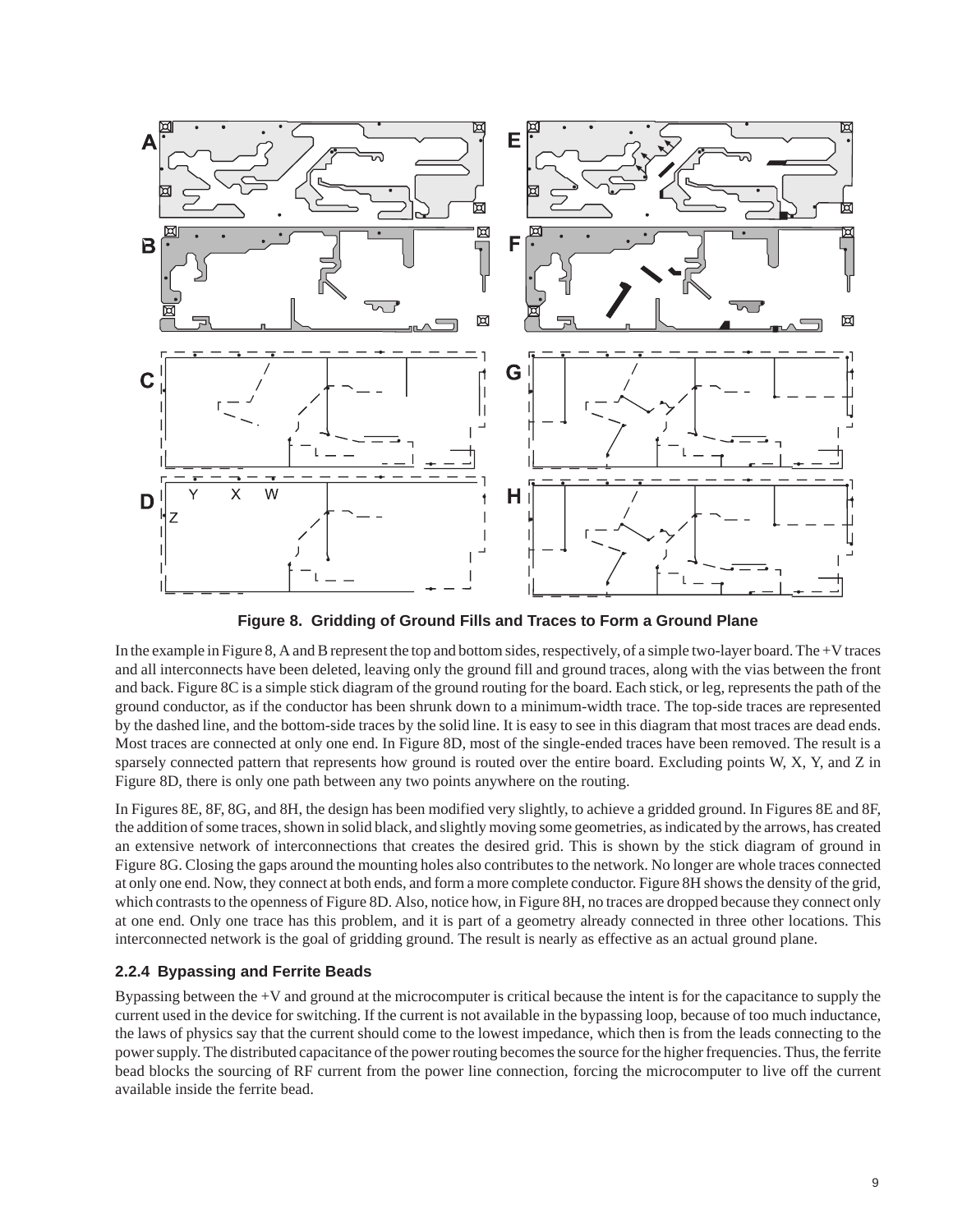It is of the utmost importance to realize, and always keep in mind, that the power-routing purpose is only to replenish the charge in the bypassing capacitor, and that the bypassing capacitor should supply all currents at or above the oscillator frequency. Keeping RF off the power distribution traces is accomplished using these measures (see Figure 9):

- Use a ferrite bead and a bypassing capacitor  $(0.1 \mu F)$  or  $(0.01 \mu F)$ , placing the capacitors inside the ferrite bead. Place a 1000-pF capacitor outside the ferrite bead, creating a PI filter. The ground connection for this capacitor should be the microground. However, if there is a lot of noise on this point, the capacitor could couple that noise back onto the +V line.
- The ferrite bead is used only on +V, not on ground. If a through-hole ferrite bead is used, it is mounted with the exposed lead connected to +V.
- Apply the 3:1 length-to-width rule for traces in the bypassing loop, to minimize impedance in this high-frequency path.
- Make the bypassing loops as small as possible in area and length. When tying the bypass capacitors for the oscillator or +V supply, try to extend the microcomputer ground rather than running a trace. Try to run any trace back over (or under) any other segment of the loop to reduce the radiating area when viewed from the top of the board.
- It is acceptable and beneficial to use ferrite beads and the same bypassing values on four-layer boards. The 1000-pF capacitor may not be needed on four-layer boards, but it should be drawn in the initial design, and deleted later if screen-room testing shows that it is not needed.



**Figure 9. Ferrite-Bead Placement Closest to the Noise Source**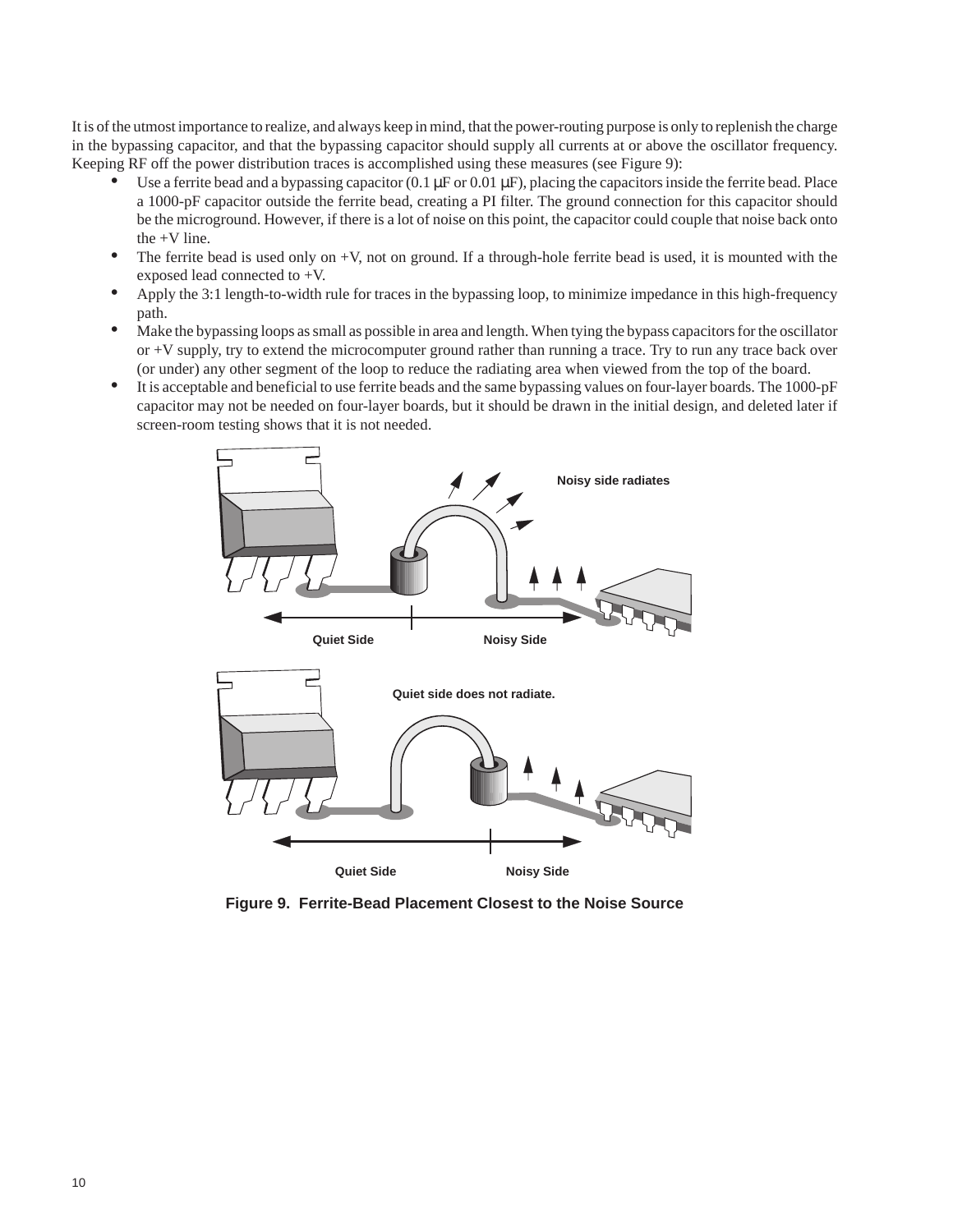#### **2.2.5 Keeping Noise Close to the Chip**

The following applies to pins that are used for simple digital I/O, not for pins used in the memory-expansion bus. The goal here is not so much to reduce the noise of the edge switching, but to mute the noise of the clock glitches when the pin is static.

Noise on the pins is coupled internal to the device through many paths that can change as the pin function changes. For example, the input pin in a keyboard scan has capacitively coupled noise from both the substrate and the power rails. Also, because it is high impedance, any ambient fields couple efficiently. When the key is pushed, the pin has a new set of noise sources because the signal line's impedance has changed. Thus, it is difficult to effectively develop a matrix of all possibilities; therefore, the following is recommended:

- Put a  $50 100 \Omega$  resistor in series with every output pin, and  $35 50 \Omega$  resistor on every input pin. If the system design calls for higher series resistance, use that value. Higher resistances are better for outputs, but usually do not improve characteristics of inputs. Place the resistor as close as possible to the microcomputer, overlapping the microcomputer ground if possible.
- Bypass any pin on the microcomputer to ground using a 1000-pF capacitor, provided the edge rate needed for the signal line is not faster than 100 ns. On outputs and pins that the system uses for both input and output, ground for the capacitor should be the microcomputer ground. The other end of the capacitor should be tied to the receiver side, not the microcomputer side, of the series resistor. Placing the capacitor inside the resistor makes the load seen by the microcomputer look like a short when it switches, which is not desirable. If adding the capacitor has to be traded off against placing the series resistor, because of space limitations, place only the resistor.
- On pins used for input only, place the capacitor inside, on the microcomputer side, of the resistor to reduce the loop area. Then, high frequencies originating in the microcomputer on the pin see less impedance to ground through the capacitor than through the resistor.
- Resets and interrupts are special functions, thus care must be taken not to reduce functionality.
- Do not apply any of the above remedies to oscillator pins. If proper spacing between the oscillator components and other unrelated components and traces is maintained, there should not be a need for oscillator signal conditioning.
- Unused pins should be configured as inputs and tied directly to the microcomputer ground. It is recommended that the watchdog be enabled to correct the unlikely event in which a device is disturbed, loses its program counter, and executes code to make the input become an output with a high level.

These rules take up space and add components, and so are not well accepted in production. The goal is to implement all rules on all I/O pins, but if that is not possible, then rank order the candidates least likely to cause noise and remove the application of these rules one pin at a time.

Filtering priorities from most needed to least needed are:

- Signals leaving the enclosure (see section 3.3, *Cables and Bypassing to the Shield*)
- Signals leaving the PCB to other boards inside the enclosure
- Signals staying on the PCB with high-impedance loads (i.e., driving another MOS input or open circuit)
- Pins of parallel I/O port designed to support high-speed data transfer, e.g., between the microcomputer and an external memory, need filtering over the remaining I/O pins, because of their faster rise and fall times.

When the design is complete and first prototypes are built, an hour or two in the screen room removing each of the filtering components one at a time, identifies which are or are not needed to get the desired EMI level.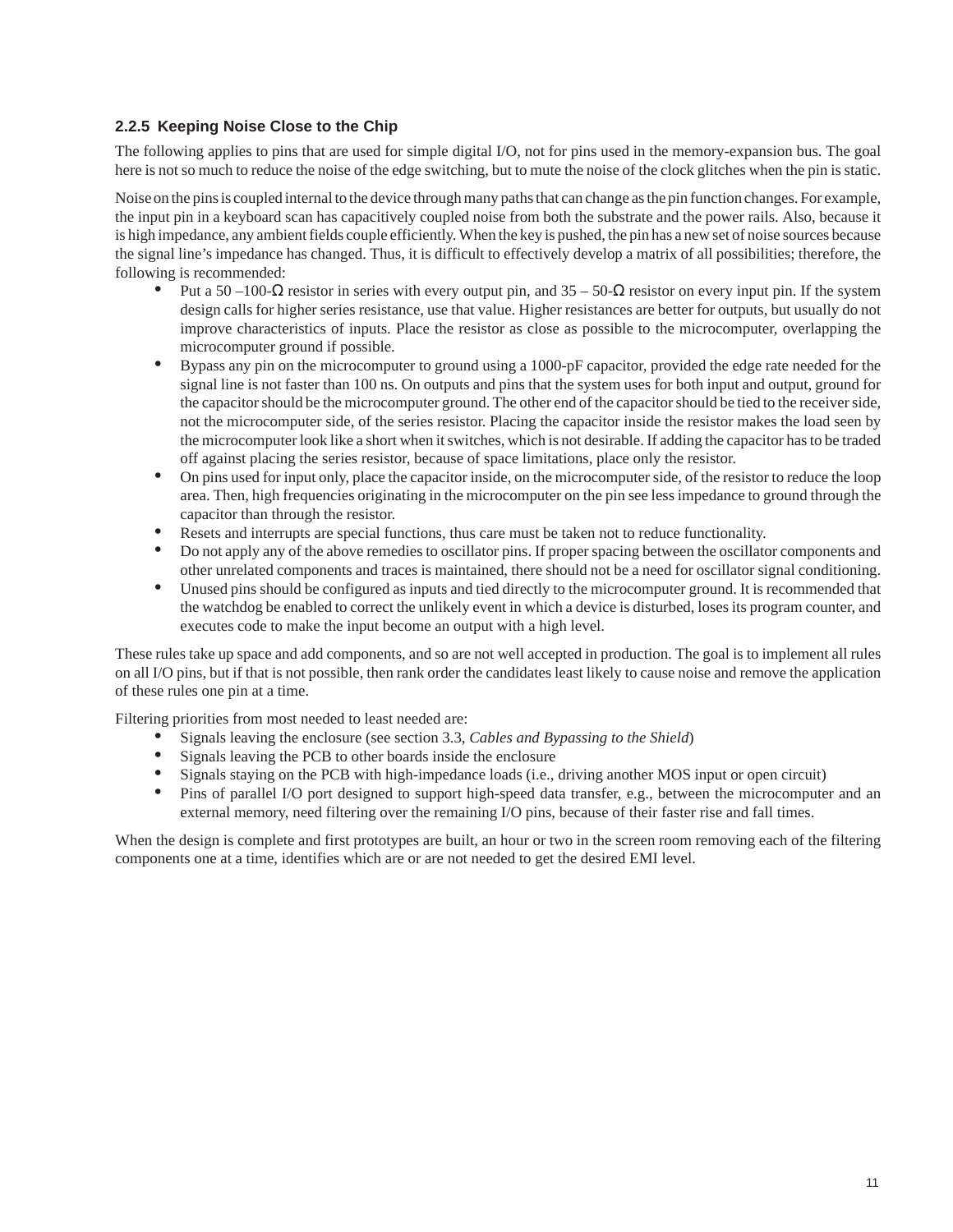# **2.3 Board Zoning**

Board zoning has the same basic meaning as board floor planning, which is the process of defining the general location of components on the blank PCB before drawing in any traces. Board zoning goes a little bit further in that it includes the process of placing like functions on a board in the same general area, as opposed to mixing them together (see Figure 10). High-speed logic, including micros, are placed close to the power supply, with slower components located farther away, and analog components even farther still. With this arrangement, the high-speed logic has less chance to pollute other signal traces. It is especially important that oscillator tank loops be located away from analog circuits, low-speed signals, and connectors. This applies both to the board, and the space inside the box containing the board. Do not design in cable assemblies that fold over the oscillator or the microcomputer after final assembly, because they can pick up noise and carry it elsewhere.

In prioritizing component placement, the most important things to do in PCB design are:

- Locate the microcomputer next to the voltage regulator, and the voltage regulator next to where  $V_{Batt}$  enters the board.
- Built a gridded or solid ground between the three (forming a single-point ground), and tie the shield at that point.



**Front Panel**

**Figure 10. Board Zoning**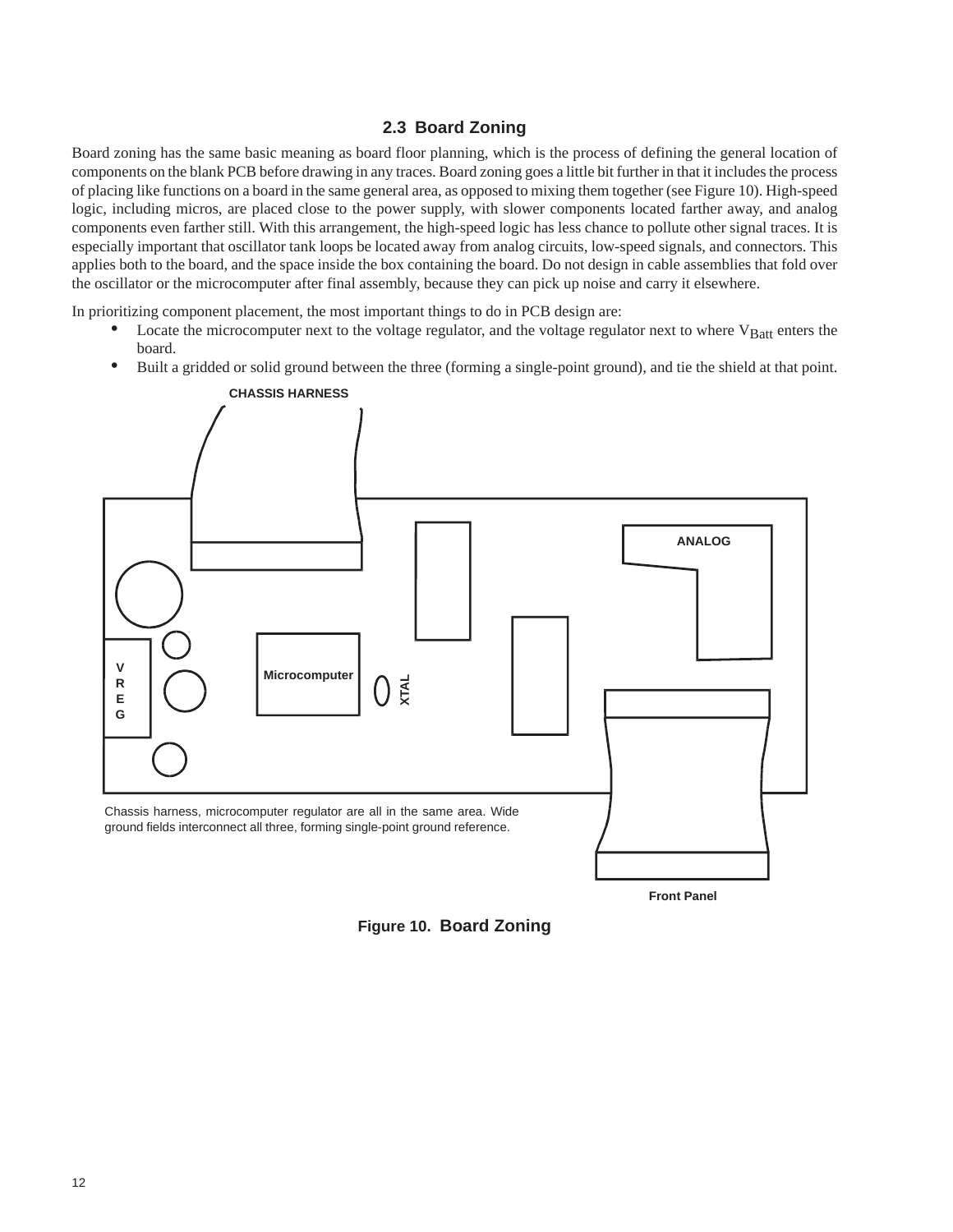# **2.4 Signal Traces**

#### **2.4.1 Capacitive and Inductive Crosstalk**

Capacitive and inductive crosstalk occur between traces that run parallel for even a short distance. In capacitive coupling, a rising edge on the source causes a rising edge on the victim. In inductive coupling, the voltage change on the victim is in the opposite direction as the changing edge on the source. Most instances of crosstalk are capacitive. The amount of noise on the victim is proportional to the parallel distance, the frequency, the amplitude of the voltage swing on the source, and the impedance of the victim, and inversely proportional to the separation distance. Measures that reduce crosstalk are:

- Keeping RF-noise-carrying traces that are connected to the microcomputer away from other signals so they do not pick up noise.
- Signals that may become victims of noise should have their return ground run underneath them, which serves to reduce their impedance, thus reducing the noise voltage and any radiating area.
- Never run noisy traces on the outside edge of the board.
- If possible, group a number of noisy traces together surrounded by ground traces.
- Keep non-noisy traces away from areas on the board were they could pick up noise, such as connectors, oscillator circuits, relays, and relay drivers.

Most EMI-related crosstalk problems center around the crystal, when the victim is located too close. No unrelated components should be closer than 1 inch to the crystal.

#### **2.4.2 Antenna Factor Length Rules**

Normally, for Federal Communication Commission (FCC) limits, trace length becomes important when it is greater than 1/10 of the wavelength. For military standard limits, that number becomes 1/20 to 1/30 of the wavelength. For automotive and consumer two-layer boards, 1/50 of the wavelength begins to be critical, particularly in unshielded applications. That says traces longer than 4 inches can be a problem for FM-band noise. In these cases, some form of termination is recommended to prevent ringing.

#### **2.4.3 Series Termination, Transmission Lines**

The main purpose of termination is to provide critical damping to achieve the highest possible data transmission rates with the least-possible overshoot. When applied to most microcontroller systems, however, the focus changes to taking out as much total differential-mode noise as possible while allowing system functionality. Below is a table of different methods of termination and the main characteristics of each method.

|                      | <b>Parallel</b> | <b>Thevenin</b> | <b>Series</b> | АC     | <b>Active</b> |
|----------------------|-----------------|-----------------|---------------|--------|---------------|
| Power dissipation    | high            | high            | low           | medium | medium        |
| Number of components |                 |                 |               |        |               |
| Adds delav           | no              | no              | yes           | no     | no            |

**Table 1. Termination Characteristics**

Note that CMOS is an under-damped technology, which means that you always have to be on guard for ringing and overshoot. Use some form of termination if any of the following conditions are present:

- A signal trace is more than 1 foot long.
- A signal goes to a cable that leaves the shielded enclosure.
- Any ringing is present.

Series resistance is an inexpensive solution to termination and ringing problems, and is the preferred method for microcomputer-based systems where minimizing the differential-mode noise is also a concern.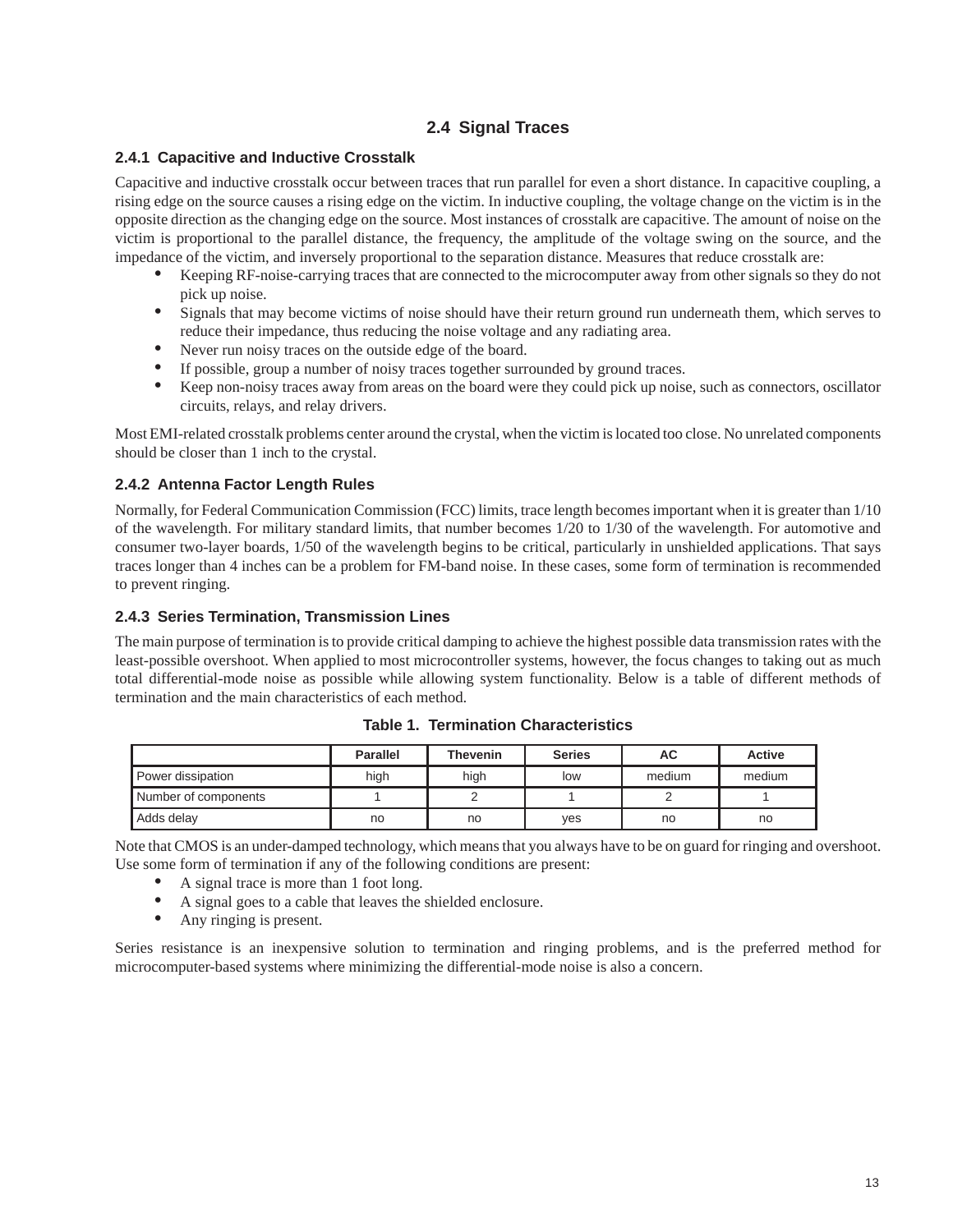#### **2.4.4 Impedance Matching at Inputs**

The input to a CMOS device looks like a series inductance of about  $5-40$  nH, which leads to about  $5$  pF in parallel, with about 5 MΩ to the grounded substrate (see Figure 11). This is a very high impedance, and can lead to lots of ringing and other noise if the device driving the input is not matched in some fashion to the higher impedance. This is the complement of the situation of section 2.4.3, where attention is paid to the microcomputer's output because of the under-damped nature of the load it drives. Here, the microcomputer is the under-damped load, and ringing and overshoot are real possibilities. More than likely, some form of termination will be required, and again, the series resistance is the most likely solution. Resistance placed at the driver increases the output impedance, as seen by the trace and the input pin, thus matching the high impedance of the input.

If the input is connected to an open trace, such as the open line to a switch, a pullup or pulldown resistor is recommended. While this increases the amount of current switched when the input is activated, it reduces the impedance at all other times. This reduces the trace's chances of being a victim of coupled noise.



**Figure 11. MOS Buffer Simplified Schematic**

### **2.5 Cables and Connectors**

A well-designed two-layer board, and most four-layer boards, have minimal radiation. The problem at the system level is the radiation due to cables interconnecting the PCB with any off-board support function, other processor, or display and keypad PCBs. Because usually there is only one ground wire between boards, that one inductive wire has to return all of the RF energy carried onto the second PCB by the other wires. If there is any impedance in the single ground wire, a portion of the RF energy does not return to the microcomputer's PCB via the ground wire, but rather through a radiated path. The energy radiates off the second board and couple back to the first, but, during the process, that radiation also can add noise in other locations in the system, as well as become direct radiation measured in the screen room. The key corrective action is to ensure the conducted path for the return has a very low RF impedance.

### **2.5.1 Differential-Mode and Common-Mode Noise**

Common-mode noise is a big problem in cables, but the fault does not lie in the cable, it lies in the connections on the board that the signals and returns tie to that form the common impedance. Common-mode noise is corrected either at the source, by reducing the impedance of the common node, or reduced by placing a ferrite bead around the entire cable.

Differential-mode noise (the useful noise of an edge transition) should first be reduced to the maximum (slowest) allowable rise and fall times and should occur at only the minimum needed frequency. The noise radiated is due to the loop of the signal and its return. This loop is minimized by having as many returns as possible and by twisting each signal and return pair. The latter causes field cancellation at some distance away, in the same manner as routing power over ground.

### **2.5.2 Crosstalk Model**

Crosstalk in a cable is the same as in the PCB. Noise is coupled from the source onto quiet victim signals. Therefore, run clocking or other high-speed wires twisted with their own separate return. Crosstalk is a problem in cables over 2-meters long, and can be a problem in cables as short as 6 inches.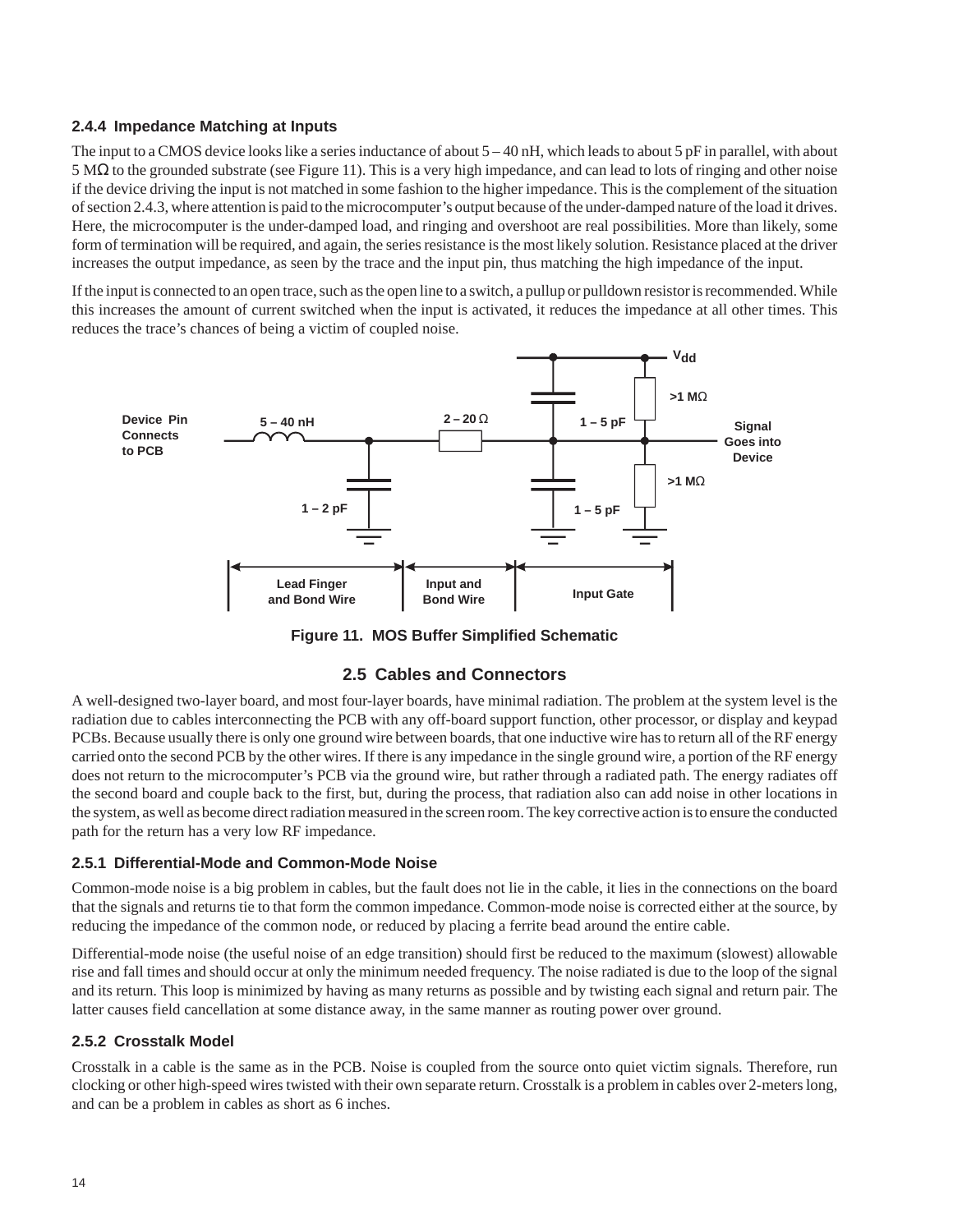### **2.5.3 Number of Returns**

It is common practice in the computer industry to have at least one ground for every nine other signal lines in a cable or harness. With higher speeds, this ratio is moving toward 1:5. These higher speeds are not limited to data rates, but also to harmonic content. Use these guidelines in designing signal and return lines:

- The best practice is to have one ground return for each signal in the cable, as a twisted pair.
- Never run less than one ground return for every nine signal lines, even if it is just the jumper cable to the front-panel display in a completely sealed metal box.
- If the cable is over one foot long, it should have one ground return line for four signal lines.
- When possible, there should be a solid metal bracket, used as a mechanical brace, soldered between the two boards, to serve as a mounting bracket and as a robust RF ground return.

#### **2.5.4 I/O Recommendations for Off-PCB Signals**

The PCB should have a large ground area tied to the enclosure shield that serves as the ground for the bypassing capacitors on each of the wires entering or leaving the enclosure. These capacitors provide final filtering of microcomputer noise, but also are intended to filter to the shield any noise picked up on the cable outside the box. See section 3.3, *Cables and Bypassing to the Shield*.

### **2.5.5 Keeping Noise and Electrostatic Discharge (ESD) Out**

Noise and ESD incident on the cable are intended to pass through the bypass capacitor at the cable on the PCB and out to the shield (chassis). Therefore, the ground from the capacitor to shield should be wide (3:1) and bonded securely to the shield, preferably by two or more screws. The bypass capacitor value should be less than 1000 pF, so the effective series resistance (ESR) is minimum in the 50 – 500-MHz range. Lead length of axial devices would be a factor in the ESR, so surface-mount components are preferred.

# **2.6 Other Layout Issues**

#### **2.6.1 Front-Panel PCB with Keypad and Display in Automotive and Consumer Applications**

In multi-PCB applications, a front-panel PCB, which carries the display and the keyboard, is part of the shielding enclosure. It also can be a source of emissions. The goal here is to make the ground return for the noise of the microcomputer, and to create an effective extension of the shield over the front of the box. This can be done by defining all lines on one side of the board to run one way, and the other side to run at 90 degrees (see Figure 12). Then, interspersed among the signals for keyboard and matrix, are the lines that make up two separate gridded ground planes: one that serves as the ground return and one that serves as part of the shield. The latter should securely contact the chassis at each corner and every two inches along the edge. The return ground plane should tie to the microcomputer's ground plane, preferably using something heavy, like soldered-in metal braces. This prevents the impedance between the controller and the front-panel PCB from being a major problem.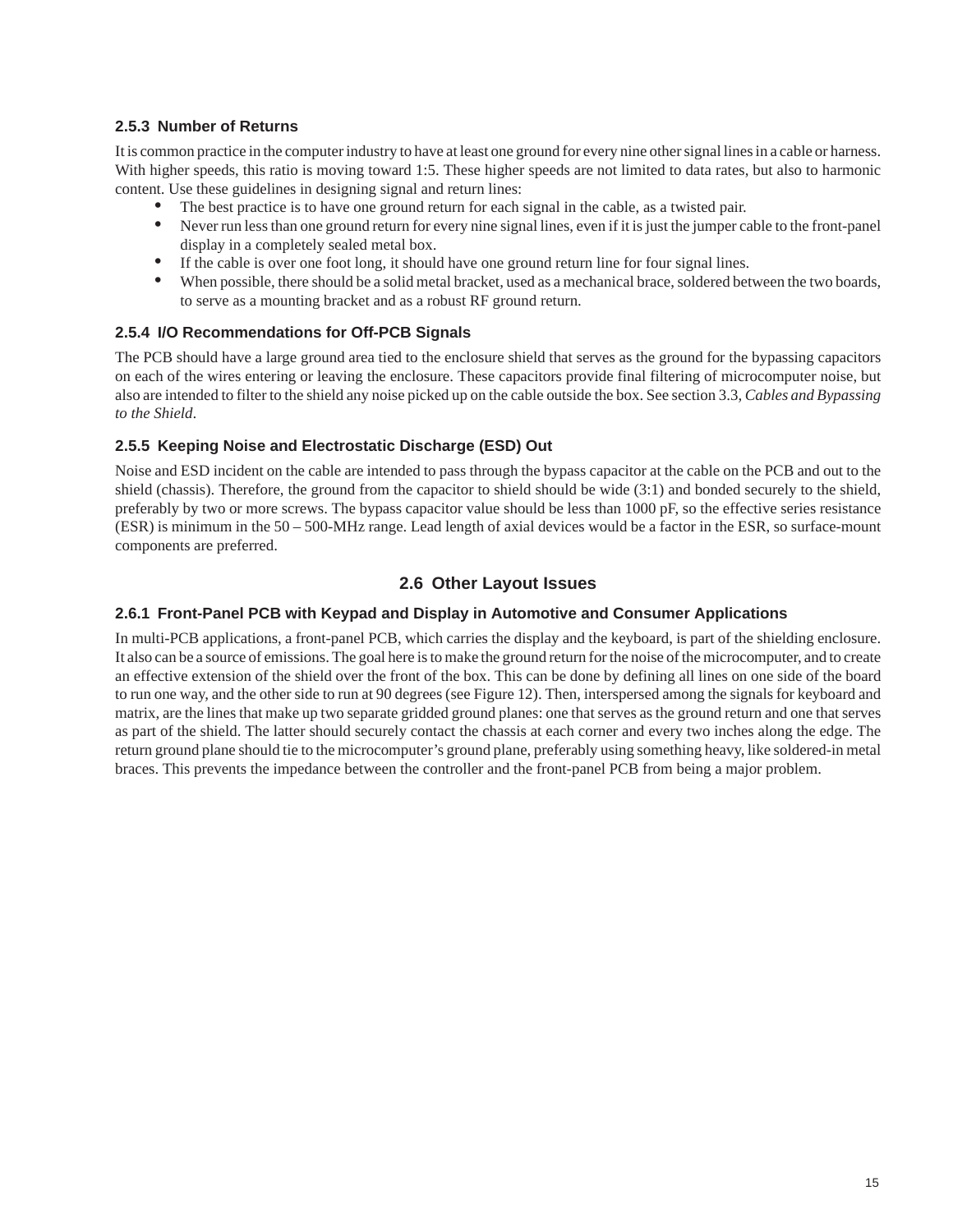

**Figure 12. Front-Panel Gridding to Form Two Ground Planes**

# **2.6.2 Layout for Susceptibility**

Susceptibility (called immunity in Europe) occurs as incident electric or magnetic fields couple onto signal traces. Because the coupled signal is alternating current, the sine wave is superimposed on voltage already present on the trace. At the input to a microcomputer, that voltage is rectified, and causes a dc offset voltage on the pin. When this dc voltage gets large enough to shift the input away from the switching-point voltage, the intended switching function is no longer seen by the microcomputer. If the input is the oscillator, the device suddenly has no clocks. If the input is reset, the device may go into reset and stay there until the disturbing field is removed.

The physics of susceptibility are the same as for emissions, only applied in reverse. Large loop areas pick up more signal, just as they would radiate more signal. Therefore, the things you do to keep a signal immune from radiation are the same as those to keep it from radiating.

The most important pins for immunity are those that affect program control: the oscillator, reset, interrupts, and any input pins used for program branching. Apply the same rules as for reducing radiation from these pins. *By far, most susceptibility problems are associated with the loop defined by the oscillator pins, the crystal, the crystal bypass capacitors, and the path between the bypass-capacitor ground connection and the ground of the microcomputer.*

Also, be careful of ground bounce (common impedance coupling) of circuits that may generate these more critical signals. If the ground path has high impedance, it may cause the driving circuit's reference voltage to shift, causing that input to the microcomputer (RESET, OSC) to be outside the switching range of the microcomputer.

### **2.6.3 Autorouters**

Autorouters for PCBs do not take any noise reduction actions; therefore, care should be taken in their use. Power and ground routing, as well as signals that impact susceptibility, should be laid out by hand. Any signal with clocked data, such as low address bits in a memory expansion bus, should be next. Only signals with switching rates below 50 kHz can be left safely to the autorouter. Even then, every signal should be checked for EMI issues. Routing near the crystal, and the crystal and tank circuit itself, should be checked. Finally, the ground traces should be gridded.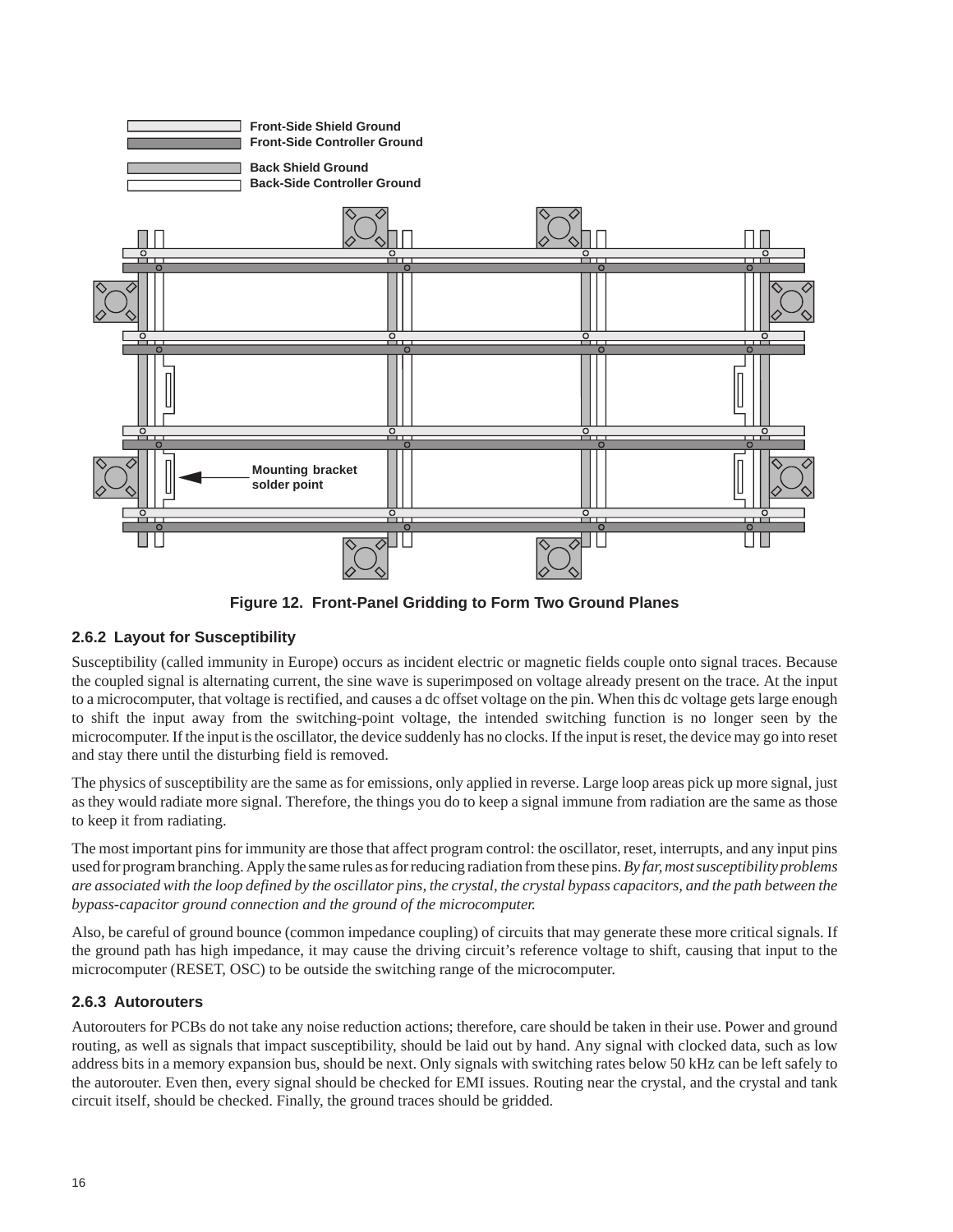# **3 Shielding**

#### **3.1 How It Works**

When an incident electric field traveling in the air hits a metal surface, the metal causes the penetrating field strength to decrease. The metal causes the field to be replaced with conduction currents that flow in the metal close to the surface. A very small (exponential decay) amount of the field does pass through, but for emissions, this is never a problem. The metal chassis serves as a shield. The fields from all the radiating surfaces inside it are blocked and kept inside the box, with the only noise coming from the cables or wires that enter or exit the box and from holes or slots made in the box.

If a metal enclosure is to be used, its shielding effect should be utilized. However, it is always better to reduce the noise inside the box than to rely on the shielding effectiveness.

#### **3.2 Grounding the Shield**

The shield has the difficult job of providing a terminating or conducting surface for direct ESD hits, ambient fields, and internal fields, as well as noise carried on the cables entering and exiting the chassis. To do this well, the shield should be thought of as an RF conducting plane, with the least number of breaks and impedance's between the source of the RF currents and the ground reference point. The ground reference point should be the single point, as mentioned earlier, that ties together the regulator ground, the microcomputer ground, and battery negative.

#### **3.3 Cables and Bypassing to the Shield**

The PCB should have a large separate ground area tied to the enclosure shield which serves as the ground for the I/O bypassing capacitors (see Figure 13). These capacitors provide final filtering of system noise, but also are intended to filter noise picked up on the cable outside the box. The value of the capacitor should be below 1000 pF, more likely about 470 pF. The connection to the chassis is an RF path requiring 3:1 length to width.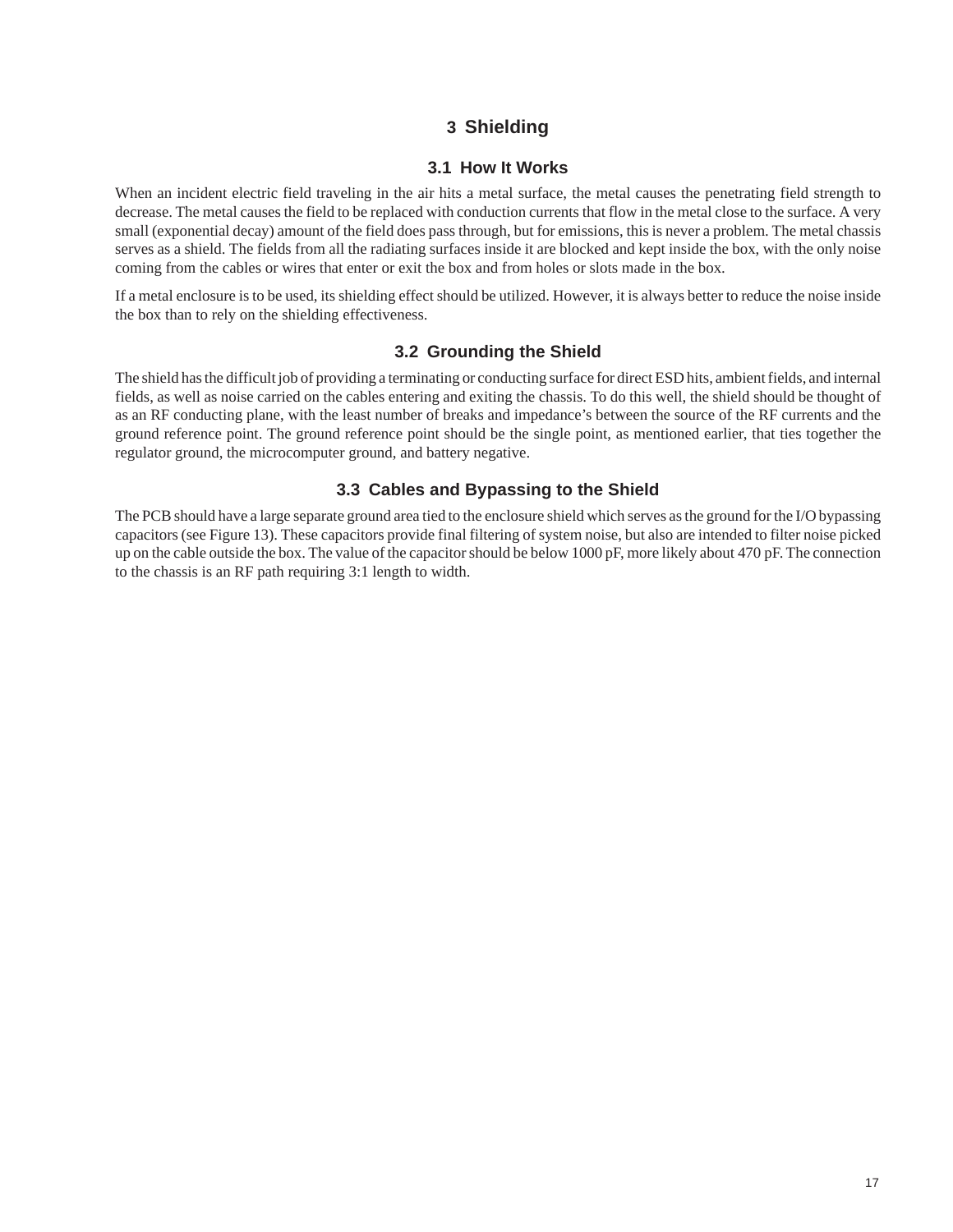

**Figure 13. Mounting Filter Capacitors for External I/Os**

# **3.4 Slot Antennas: Cooling Slots and Seams**

Slots antennas are formed by long thin gaps in the shielding material, such as at the seams between the two pieces of the box, and at the front-panel interface. These slots are very effective radiators. It is important that some form of contact assurance be used, such as dimpling, or using alternating fingers, to insure contact between the two surfaces. No slot should be more than 4 inches long. Cooling slots should not be used. For emissions reasons, only small round holes should be used if ventilation is needed.

#### **4 Summary**

The design of systems that generate low electromagnetic interference is not a mystery, but requires application of well-known engineering techniques. The design begins with the selection of semiconductor components that produce low electromagnetic radiation. However, in many cases, other criteria, such as the required performance of the semiconductor component, may be in contradiction with low interference. The main task is the design of a PCB that eliminates antennas that can radiate electromagnetic energy. Even if this can be achieved sometimes, large loops of signal and corresponding ground-return lines that carry high frequencies must be avoided. Therefore, a careful positioning of the integrated circuits is essential to achieve short interconnect lines.

In the next step, a close ground grid is placed over the printed circuit board. This grid ensures that return lines are close to the signal lines, thus keeping the effective antenna area small. A ground plane in a multilayer board provides this feature. By using this technique, low electromagnetic emission can be achieved with low design effort. However, some cost-sensitive applications allow two-layer PCBs only. Nevertheless, in this case, careful layout provides nearly the same performance as a multilayer board.